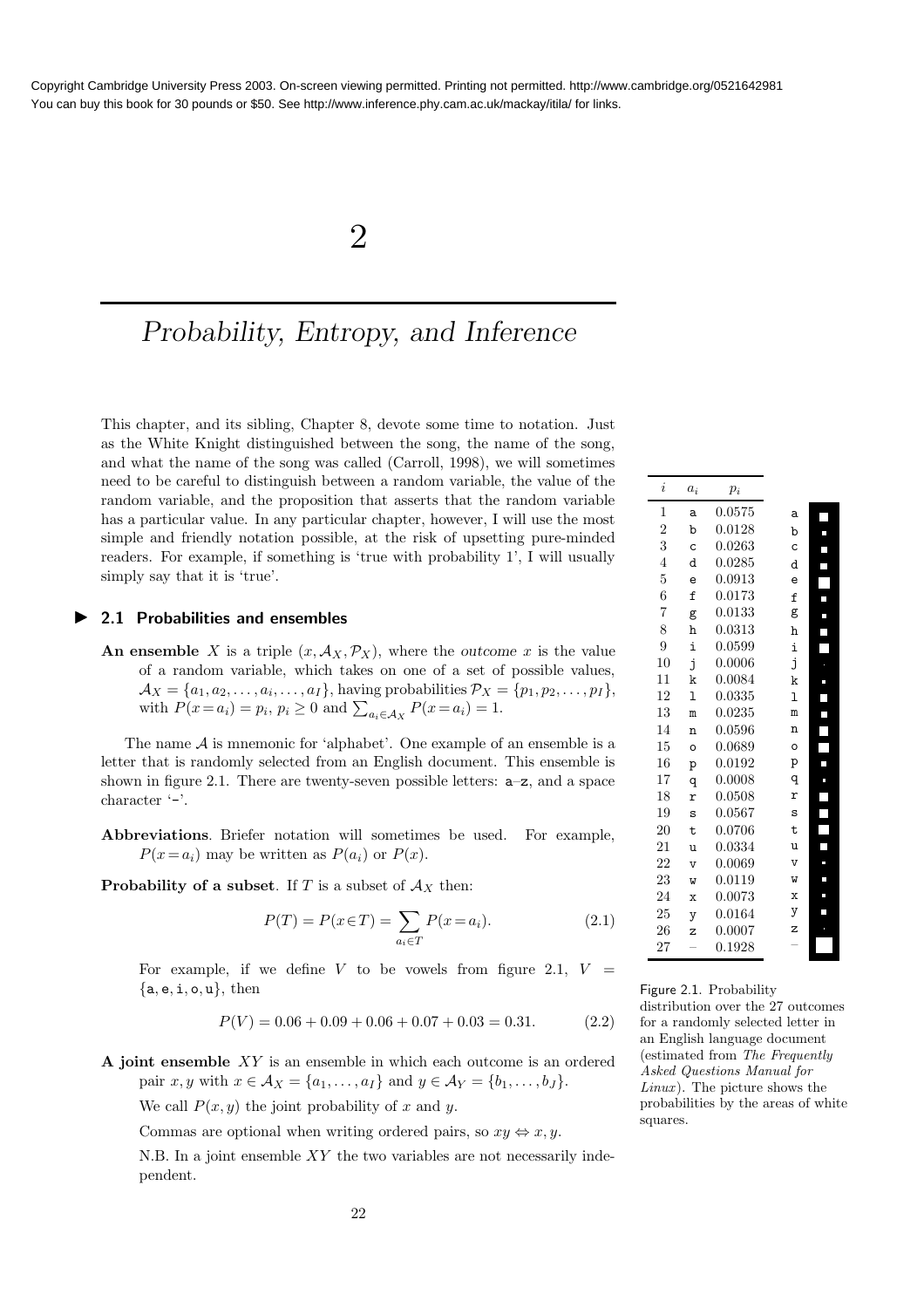2.1: Probabilities and ensembles 23



distribution over the 27×27 possible bigrams  $xy$  in an English language document, The Frequently Asked Questions Manual for Linux.

**Marginal probability**. We can obtain the marginal probability  $P(x)$  from the joint probability  $P(x, y)$  by summation:

$$
P(x = a_i) \equiv \sum_{y \in A_Y} P(x = a_i, y). \tag{2.3}
$$

Similarly, using briefer notation, the marginal probability of  $y$  is:

$$
P(y) \equiv \sum_{x \in \mathcal{A}_X} P(x, y). \tag{2.4}
$$

#### Conditional probability

$$
P(x = a_i | y = b_j) \equiv \frac{P(x = a_i, y = b_j)}{P(y = b_j)} \text{ if } P(y = b_j) \neq 0.
$$
 (2.5)

[If  $P(y=b_j)=0$  then  $P(x=a_i | y=b_j)$  is undefined.]

We pronounce  $P(x=a_i | y=b_j)$  'the probability that x equals  $a_i$ , given y equals  $b_j$ '.

Example 2.1. An example of a joint ensemble is the ordered pair  $XY$  consisting of two successive letters in an English document. The possible outcomes are ordered pairs such as aa, ab, ac, and zz; of these, we might expect ab and ac to be more probable than aa and zz. An estimate of the joint probability distribution for two neighbouring characters is shown graphically in figure 2.2.

This joint ensemble has the special property that its two marginal distributions,  $P(x)$  and  $P(y)$ , are identical. They are both equal to the monogram distribution shown in figure 2.1.

From this joint ensemble  $P(x, y)$  we can obtain conditional distributions,  $P(y | x)$  and  $P(x | y)$ , by normalizing the rows and columns, respectively (figure 2.3). The probability  $P(y | x = q)$  is the probability distribution of the second letter given that the first letter is a q. As you can see in figure 2.3a, the two most probable values for the second letter  $y$  given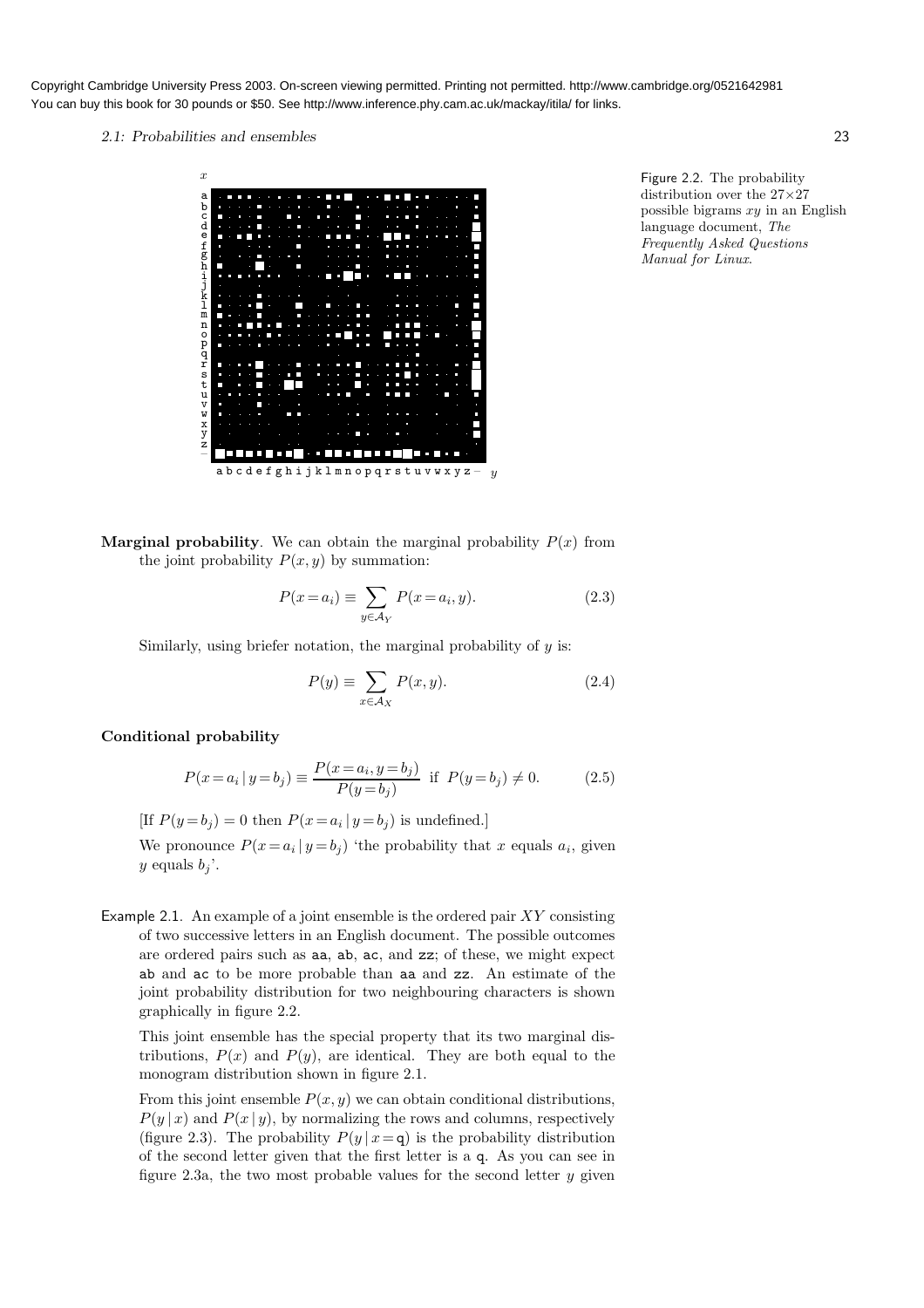

Figure 2.3. Conditional probability distributions. (a)  $P(y | x)$ : Each row shows the conditional distribution of the second letter,  $y$ , given the first letter,  $x$ , in a bigram  $xy$ . (b)  $P(x | y)$ : Each *column* shows the conditional distribution of the first letter,  $x$ , given the second letter, y.

that the first letter x is q are u and  $-$ . (The space is common after q because the source document makes heavy use of the word FAQ.)

The probability  $P(x | y = u)$  is the probability distribution of the first letter  $x$  given that the second letter  $y$  is a u. As you can see in figure 2.3b the two most probable values for x given  $y = u$  are n and o.

Rather than writing down the joint probability directly, we often define an ensemble in terms of a collection of conditional probabilities. The following rules of probability theory will be useful.  $(H$  denotes assumptions on which the probabilities are based.)

Product rule – obtained from the definition of conditional probability:

$$
P(x, y | \mathcal{H}) = P(x | y, \mathcal{H}) P(y | \mathcal{H}) = P(y | x, \mathcal{H}) P(x | \mathcal{H}). \tag{2.6}
$$

This rule is also known as the chain rule.

**Sum rule** – a rewriting of the marginal probability definition:

$$
P(x \mid \mathcal{H}) = \sum_{y} P(x, y \mid \mathcal{H}) \tag{2.7}
$$

$$
= \sum_{y} P(x \mid y, \mathcal{H}) P(y \mid \mathcal{H}). \tag{2.8}
$$

Bayes' theorem – obtained from the product rule:

$$
P(y \mid x, \mathcal{H}) = \frac{P(x \mid y, \mathcal{H}) P(y \mid \mathcal{H})}{P(x \mid \mathcal{H})}
$$
\n(2.9)

$$
= \frac{P(x|y,\mathcal{H})P(y|\mathcal{H})}{\sum_{y'} P(x|y',\mathcal{H})P(y'|\mathcal{H})}.
$$
 (2.10)

Independence. Two random variables  $X$  and  $Y$  are independent (sometimes written  $X \perp Y$  if and only if

$$
P(x, y) = P(x)P(y). \tag{2.11}
$$

Exercise 2.2.<sup>[1, p.40]</sup> Are the random variables X and Y in the joint ensemble of figure 2.2 independent?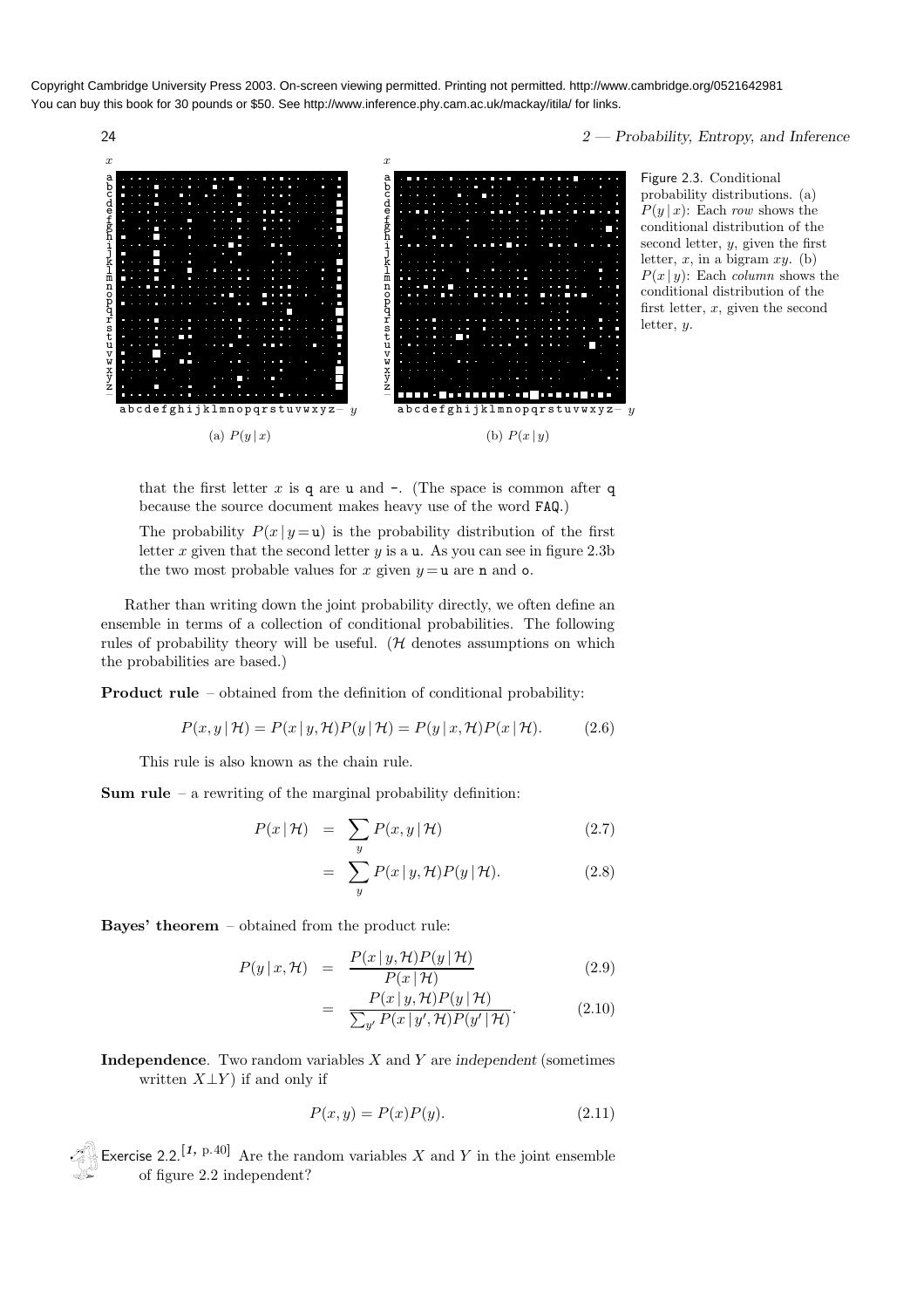2.2: The meaning of probability 25

I said that we often define an ensemble in terms of a collection of conditional probabilities. The following example illustrates this idea.

Example 2.3. Jo has a test for a nasty disease. We denote Jo's state of health by the variable  $a$  and the test result by  $b$ .

$$
a = 1
$$
Jo has the disease  
 
$$
a = 0
$$
Jo does not have the disease. (2.12)

The result of the test is either 'positive'  $(b = 1)$  or 'negative'  $(b = 0)$ ; the test is 95% reliable: in 95% of cases of people who really have the disease, a positive result is returned, and in 95% of cases of people who do not have the disease, a negative result is obtained. The final piece of background information is that 1% of people of Jo's age and background have the disease.

OK – Jo has the test, and the result was positive. What is the probability that Jo has the disease?

Solution. We write down all the provided probabilities. The test reliability specifies the conditional probability of  $b$  given  $a$ :

$$
P(b=1 | a=1) = 0.95 \t P(b=1 | a=0) = 0.05P(b=0 | a=1) = 0.05 \t P(b=0 | a=0) = 0.95;
$$
 (2.13)

and the disease prevalence tells us about the marginal probability of a:

$$
P(a=1) = 0.01 \qquad P(a=0) = 0.99. \tag{2.14}
$$

From the marginal  $P(a)$  and the conditional probability  $P(b | a)$  we can deduce the joint probability  $P(a, b) = P(a)P(b|a)$  and any other probabilities we are interested in. For example, by the sum rule, the marginal probability of  $b=1$ – the probability of getting a positive result – is

$$
P(b=1) = P(b=1 | a=1)P(a=1) + P(b=1 | a=0)P(a=0).
$$
 (2.15)

Jo has received a positive result  $b=1$  and is interested in how plausible it is that she has the disease (i.e., that  $a=1$ ). The man in the street might be duped by the statement 'the test is 95% reliable, so Jo's positive result implies that there is a 95% chance that Jo has the disease', but this is incorrect. The correct solution to an inference problem is found using Bayes' theorem.

$$
P(a=1 | b=1) = \frac{P(b=1 | a=1)P(a=1)}{P(b=1 | a=1)P(a=1) + P(b=1 | a=0)P(a=0)} (2.16)
$$

$$
= \frac{0.95 \times 0.01}{0.95 \times 0.01 + 0.95 \times 0.99} (2.17)
$$

$$
0.95 \times 0.01 + 0.05 \times 0.99
$$
  
= 0.16 (2.18)

So in spite of the positive result, the probability that Jo has the disease is only  $16\%$ .

# ▶ 2.2 The meaning of probability

Probabilities can be used in two ways.

Probabilities can describe frequencies of outcomes in random experiments, but giving noncircular definitions of the terms 'frequency' and 'random' is a challenge – what does it mean to say that the frequency of a tossed coin's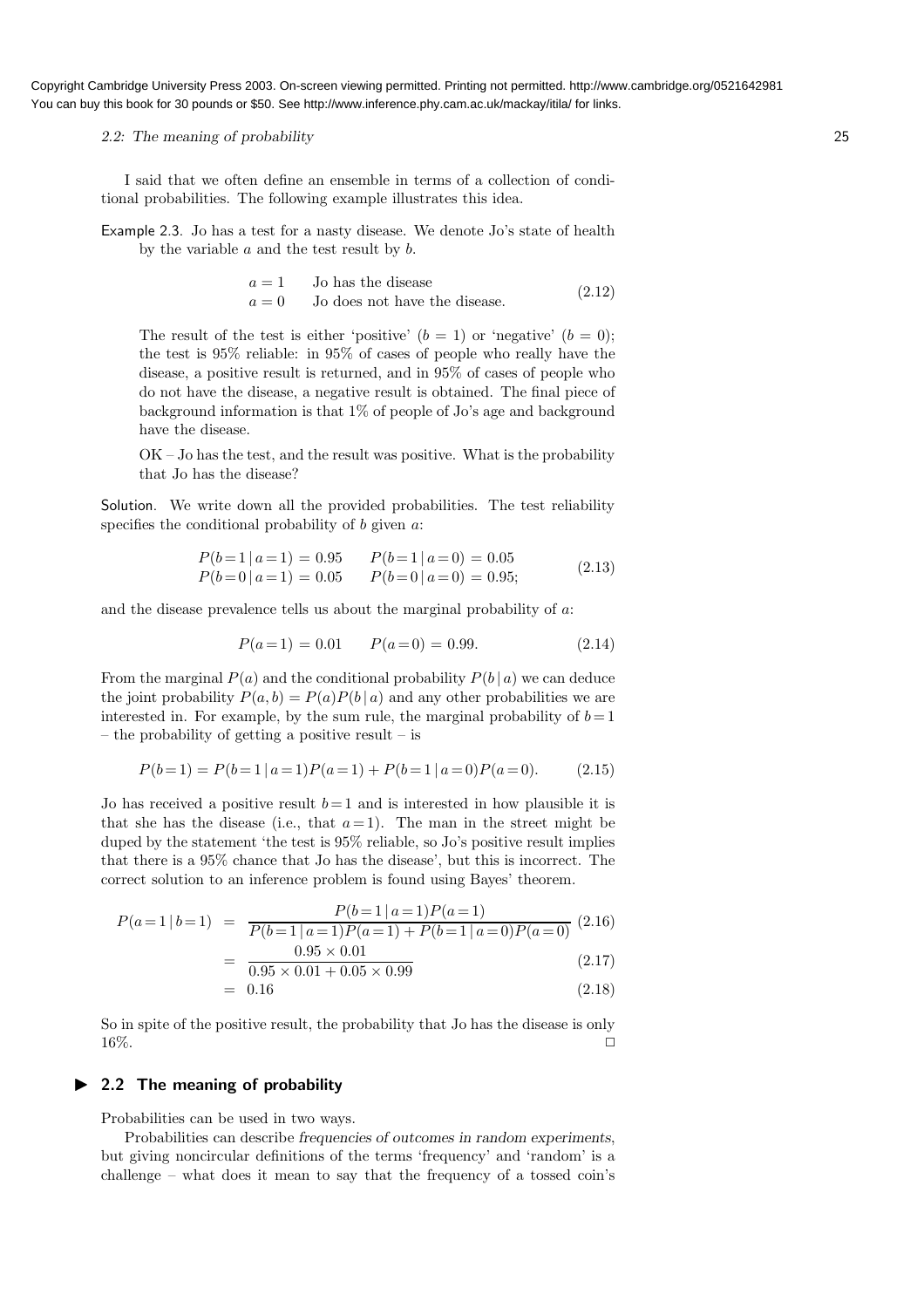**Notation**. Let 'the degree of belief in proposition x' be denoted by  $B(x)$ . The negation of x (NOT-x) is written  $\overline{x}$ . The degree of belief in a conditional proposition,  $x$ , assuming proposition  $y$  to be true', is represented by  $B(x | y)$ .

**Axiom 1.** Degrees of belief can be ordered; if  $B(x)$  is 'greater' than  $B(y)$ , and  $B(y)$  is 'greater' than  $B(z)$ , then  $B(x)$  is 'greater' than  $B(z)$ .

[Consequence: beliefs can be mapped onto real numbers.]

**Axiom 2**. The degree of belief in a proposition x and its negation  $\overline{x}$  are related. There is a function  $f$  such that

$$
B(x) = f[B(\overline{x})].
$$

**Axiom 3.** The degree of belief in a conjunction of propositions  $x, y$  ( $x$  AND  $y$ ) is related to the degree of belief in the conditional proposition  $x | y$  and the degree of belief in the proposition  $y$ . There is a function  $q$  such that

$$
B(x, y) = g [B(x | y), B(y)].
$$

coming up heads is  $\frac{1}{2}$ ? If we say that this frequency is the average fraction of heads in long sequences, we have to define 'average'; and it is hard to define 'average' without using a word synonymous to probability! I will not attempt to cut this philosophical knot.

Probabilities can also be used, more generally, to describe degrees of belief in propositions that do not involve random variables – for example 'the probability that Mr. S. was the murderer of Mrs. S., given the evidence' (he either was or wasn't, and it's the jury's job to assess how probable it is that he was); 'the probability that Thomas Jefferson had a child by one of his slaves'; 'the probability that Shakespeare's plays were written by Francis Bacon'; or, to pick a modern-day example, 'the probability that a particular signature on a particular cheque is genuine'.

The man in the street is happy to use probabilities in both these ways, but some books on probability restrict probabilities to refer only to frequencies of outcomes in repeatable random experiments.

Nevertheless, degrees of belief can be mapped onto probabilities if they satisfy simple consistency rules known as the Cox axioms (Cox, 1946) (figure 2.4). Thus probabilities can be used to describe assumptions, and to describe inferences given those assumptions. The rules of probability ensure that if two people make the same assumptions and receive the same data then they will draw identical conclusions. This more general use of probability to quantify beliefs is known as the Bayesian viewpoint. It is also known as the subjective interpretation of probability, since the probabilities depend on assumptions. Advocates of a Bayesian approach to data modelling and pattern recognition do not view this subjectivity as a defect, since in their view,

you cannot do inference without making assumptions.

In this book it will from time to time be taken for granted that a Bayesian approach makes sense, but the reader is warned that this is not yet a globally held view – the field of statistics was dominated for most of the 20th century by non-Bayesian methods in which probabilities are allowed to describe only random variables. The big difference between the two approaches is that

26 2 — Probability, Entropy, and Inference

Box 2.4. The Cox axioms. If a set of beliefs satisfy these axioms then they can be mapped onto probabilities satisfying  $P(\text{FALSE}) = 0, P(\text{TRUE}) = 1,$  $0 \leq P(x) \leq 1$ , and the rules of probability:  $P(x) = 1 - P(\overline{x}),$ and

$$
P(x, y) = P(x | y)P(y).
$$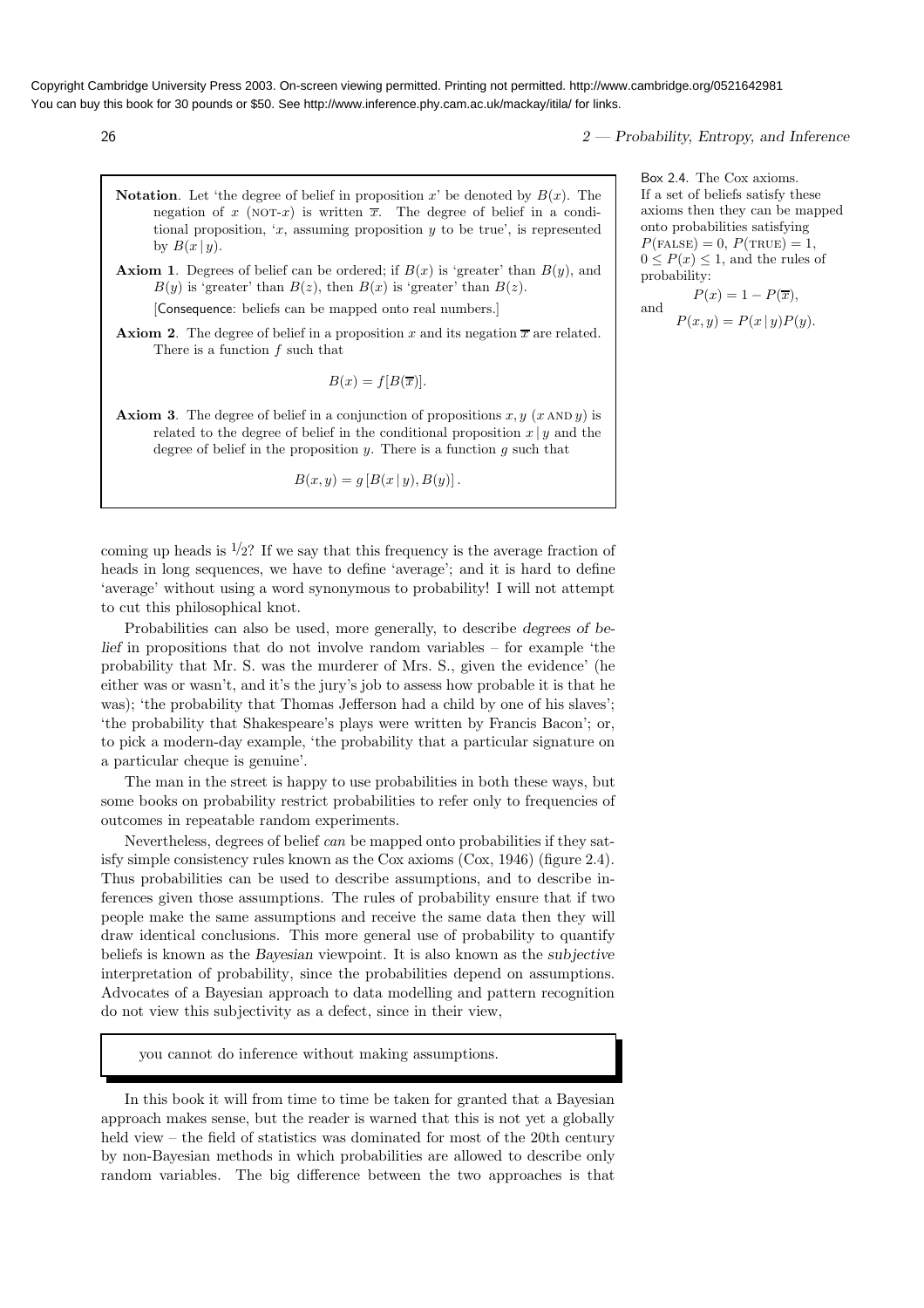2.3: Forward probabilities and inverse probabilities 27

Bayesians also use probabilities to describe inferences.

#### ▶ 2.3 Forward probabilities and inverse probabilities

Probability calculations often fall into one of two categories: forward probability and inverse probability. Here is an example of a forward probability problem:

Exercise 2.4.<sup>[2, p.40]</sup> An urn contains K balls, of which B are black and  $W =$  $K - B$  are white. Fred draws a ball at random from the urn and replaces it, N times.

- (a) What is the probability distribution of the number of times a black ball is drawn,  $n_B$ ?
- (b) What is the expectation of  $n_B$ ? What is the variance of  $n_B$ ? What is the standard deviation of  $n_B$ ? Give numerical answers for the cases  $N = 5$  and  $N = 400$ , when  $B = 2$  and  $K = 10$ .

Forward probability problems involve a generative model that describes a process that is assumed to give rise to some data; the task is to compute the probability distribution or expectation of some quantity that depends on the data. Here is another example of a forward probability problem:

Exercise 2.5.<sup>[2, p.40]</sup> An urn contains K balls, of which B are black and  $W =$  $K - B$  are white. We define the fraction  $f_B \equiv B/K$ . Fred draws N times from the urn, exactly as in exercise 2.4, obtaining  $n_B$  blacks, and computes the quantity

$$
z = \frac{(n_B - f_B N)^2}{N f_B (1 - f_B)}.
$$
\n(2.19)

What is the expectation of z? In the case  $N = 5$  and  $f_B = 1/5$ , what is the probability distribution of z? What is the probability that  $z < 1$ ? [Hint: compare z with the quantities computed in the previous exercise.]

Like forward probability problems, inverse probability problems involve a generative model of a process, but instead of computing the probability distribution of some quantity produced by the process, we compute the conditional probability of one or more of the unobserved variables in the process, given the observed variables. This invariably requires the use of Bayes' theorem.

Example 2.6. There are eleven urns labelled by  $u \in \{0, 1, 2, \ldots, 10\}$ , each containing ten balls. Urn u contains u black balls and  $10 - u$  white balls. Fred selects an urn  $u$  at random and draws  $N$  times with replacement from that urn, obtaining  $n_B$  blacks and  $N - n_B$  whites. Fred's friend, Bill, looks on. If after  $N = 10$  draws  $n_B = 3$  blacks have been drawn, what is the probability that the urn Fred is using is urn  $u$ , from Bill's point of view? (Bill doesn't know the value of  $u$ .)

Solution. The joint probability distribution of the random variables u and  $n_B$ can be written

$$
P(u, n_B | N) = P(n_B | u, N)P(u).
$$
\n(2.20)

From the joint probability of u and  $n_B$ , we can obtain the conditional distribution of u given  $n_B$ :

$$
P(u | n_B, N) = \frac{P(u, n_B | N)}{P(n_B | N)}
$$
\n(2.21)

$$
= \frac{P(n_B | u, N)P(u)}{P(n_B | N)}.
$$
\n(2.22)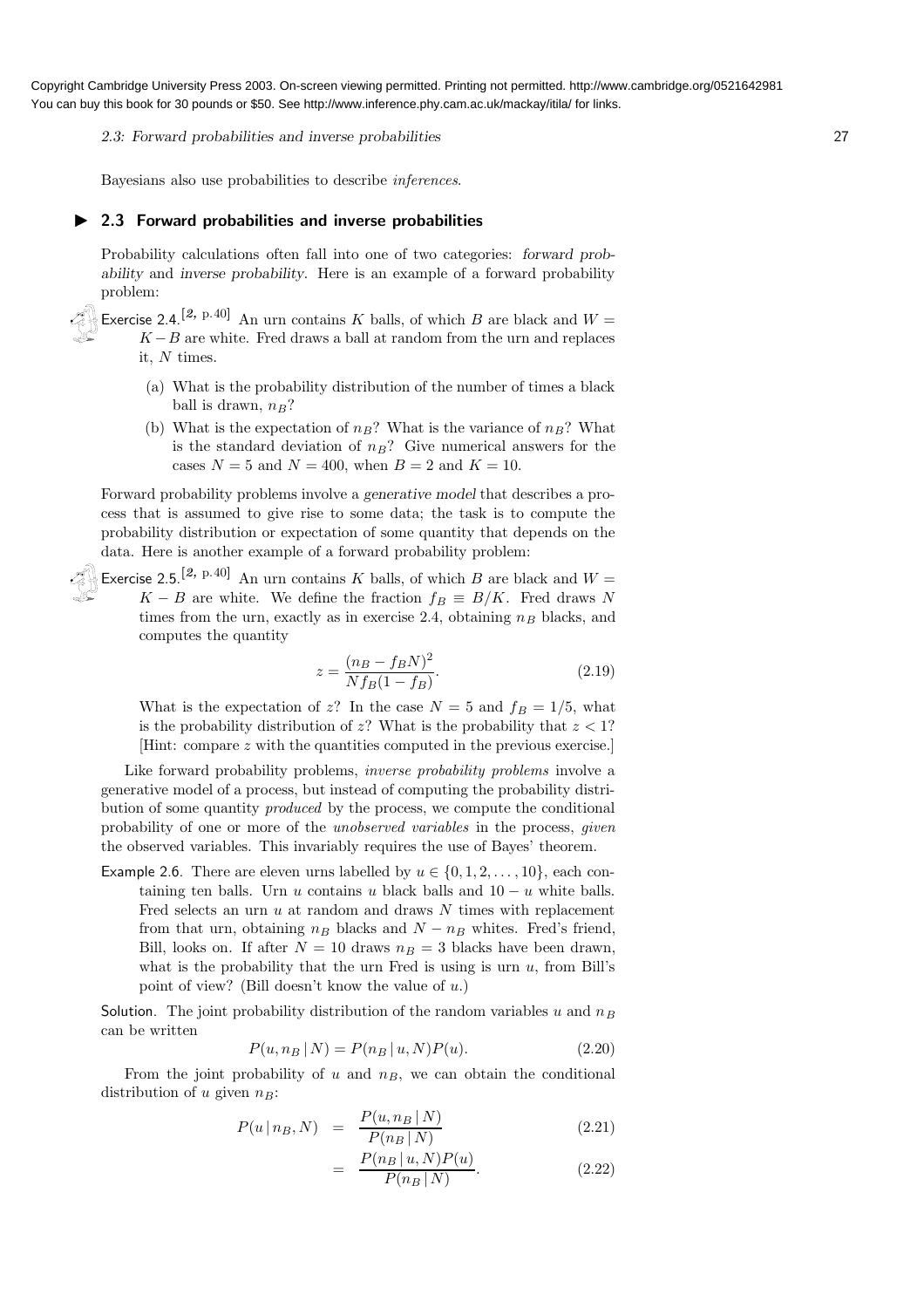28 2 — Probability, Entropy, and Inference



The marginal probability of u is  $P(u) = \frac{1}{11}$  for all u. You wrote down the probability of  $n_B$  given u and N,  $P(n_B | u, N)$ , when you solved exercise 2.4 (p.27). [You are doing the highly recommended exercises, aren't you?] If we define  $f_u \equiv u/10$  then

$$
P(n_B | u, N) = {N \choose n_B} f_u^{n_B} (1 - f_u)^{N - n_B}.
$$
 (2.23)

What about the denominator,  $P(n_B | N)$ ? This is the marginal probability of  $n_B$ , which we can obtain using the sum rule:

$$
P(n_B | N) = \sum_{u} P(u, n_B | N) = \sum_{u} P(u) P(n_B | u, N).
$$
 (2.24)

So the conditional probability of u given  $n_B$  is

$$
P(u|n_B, N) = \frac{P(u)P(n_B|u, N)}{P(n_B|N)} \tag{2.25}
$$

$$
= \frac{1}{P(n_B|N)} \frac{1}{11} {N \choose n_B} f_u^{n_B} (1 - f_u)^{N - n_B}.
$$
 (2.26)

This conditional distribution can be found by normalizing column 3 of figure 2.5 and is shown in figure 2.6. The normalizing constant, the marginal probability of  $n_B$ , is  $P(n_B = 3 | N = 10) = 0.083$ . The posterior probability (2.26) is correct for all u, including the end-points  $u=0$  and  $u=10$ , where  $f_u = 0$  and  $f_u = 1$  respectively. The posterior probability that  $u=0$  given  $n_B = 3$  is equal to zero, because if Fred were drawing from urn 0 it would be impossible for any black balls to be drawn. The posterior probability that  $u=10$  is also zero, because there are no white balls in that urn. The other hypotheses  $u=1$ ,  $u=2, \ldots u=9$  all have non-zero posterior probability.  $\Box$ 

# Terminology of inverse probability

In inverse probability problems it is convenient to give names to the probabilities appearing in Bayes' theorem. In equation (2.25), we call the marginal probability  $P(u)$  the prior probability of u, and  $P(n_B | u, N)$  is called the likelihood of u. It is important to note that the terms likelihood and probability are not synonyms. The quantity  $P(n_B | u, N)$  is a function of both  $n_B$  and u. For fixed u,  $P(n_B | u, N)$  defines a probability over  $n_B$ . For fixed  $n_B$ ,  $P(n_B | u, N)$  defines the likelihood of u.

 $\overline{0}$ 0.05  $0.1$ 0.15 0.2 0.25  $0.3$ 0 1 2 3 4 5 6 7 8 9 10 u  $u \quad P(u \, | \, n_B = 3, N)$ 0 0 1 0.063 2 0.22 3 0.29 4 0.24 5 0.13 6 0.047 7 0.0099 8 0.00086 9 0.0000096 10 0

Figure 2.5. Joint probability of  $u$ and  $n_B$  for Bill and Fred's urn problem, after  $N = 10$  draws.

Figure 2.6. Conditional probability of u given  $n_B = 3$  and  $N = 10$ .

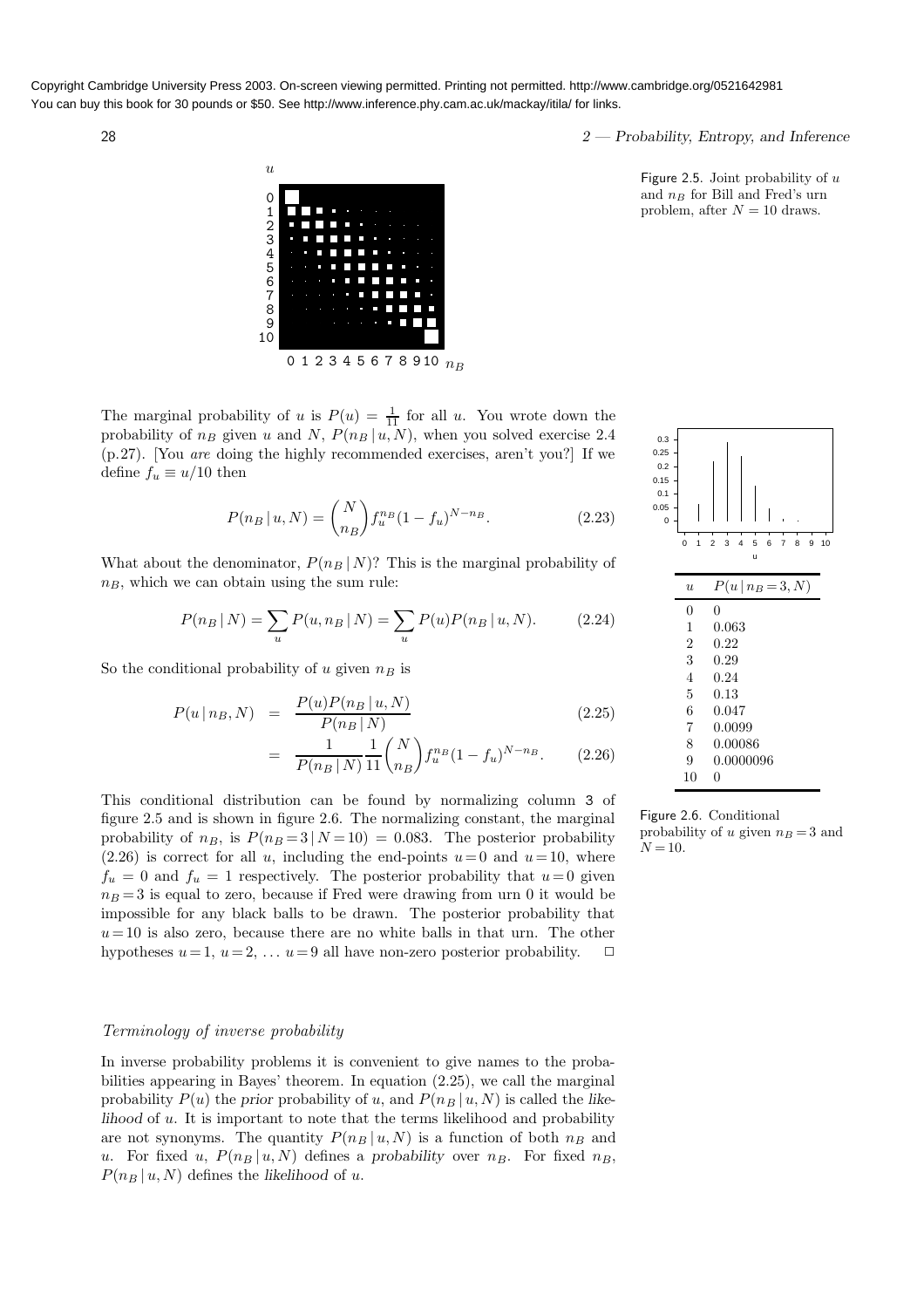2.3: Forward probabilities and inverse probabilities 29

(If you want to mention the data that a likelihood function is associated with, you may say 'the likelihood of the parameters given the data'.)

The conditional probability  $P(u | n_B, N)$  is called the posterior probability of u given  $n_B$ . The normalizing constant  $P(n_B | N)$  has no u-dependence so its value is not important if we simply wish to evaluate the relative probabilities of the alternative hypotheses  $u$ . However, in most data modelling problems of any complexity, this quantity becomes important, and it is given various names:  $P(n_B | N)$  is known as the evidence or the marginal likelihood.

If  $\theta$  denotes the unknown parameters, D denotes the data, and  $\mathcal H$  denotes the overall hypothesis space, the general equation:

$$
P(\theta | D, \mathcal{H}) = \frac{P(D | \theta, \mathcal{H}) P(\theta | \mathcal{H})}{P(D | \mathcal{H})}
$$
(2.27)

is written:

$$
posterior = \frac{likelihood \times prior}{evidence}.
$$
\n(2.28)

#### Inverse probability and prediction

Example 2.6 (continued). Assuming again that Bill has observed  $n_B = 3$  blacks in  $N = 10$  draws, let Fred draw another ball from the same urn. What is the probability that the next drawn ball is a black? [You should make use of the posterior probabilities in figure 2.6.]

Solution. By the sum rule,

$$
P(\text{ball } N+1 \text{ is black} \mid n_B, N) = \sum_{u} P(\text{ball } N+1 \text{ is black} \mid u, n_B, N) P(u \mid n_B, N).
$$
\n(2.29)

Since the balls are drawn with replacement from the chosen urn, the probability P(ball N+1 is black  $(u, n_B, N)$  is just  $f_u = u/10$ , whatever  $n_B$  and N are. So

$$
P(\text{ball } N+1 \text{ is black } | n_B, N) = \sum_{u} f_u P(u | n_B, N). \tag{2.30}
$$

Using the values of  $P(u | n_B, N)$  given in figure 2.6 we obtain

$$
P(\text{ball } N+1 \text{ is black} \mid n_B=3, N=10) = 0.333. \Box (2.31)
$$

Comment. Notice the difference between this prediction obtained using probability theory, and the widespread practice in statistics of making predictions by first selecting the most plausible hypothesis (which here would be that the urn is urn  $u = 3$ ) and then making the predictions assuming that hypothesis to be true (which would give a probability of 0.3 that the next ball is black). The correct prediction is the one that takes into account the uncertainty by marginalizing over the possible values of the hypothesis  $u$ . Marginalization here leads to slightly more moderate, less extreme predictions.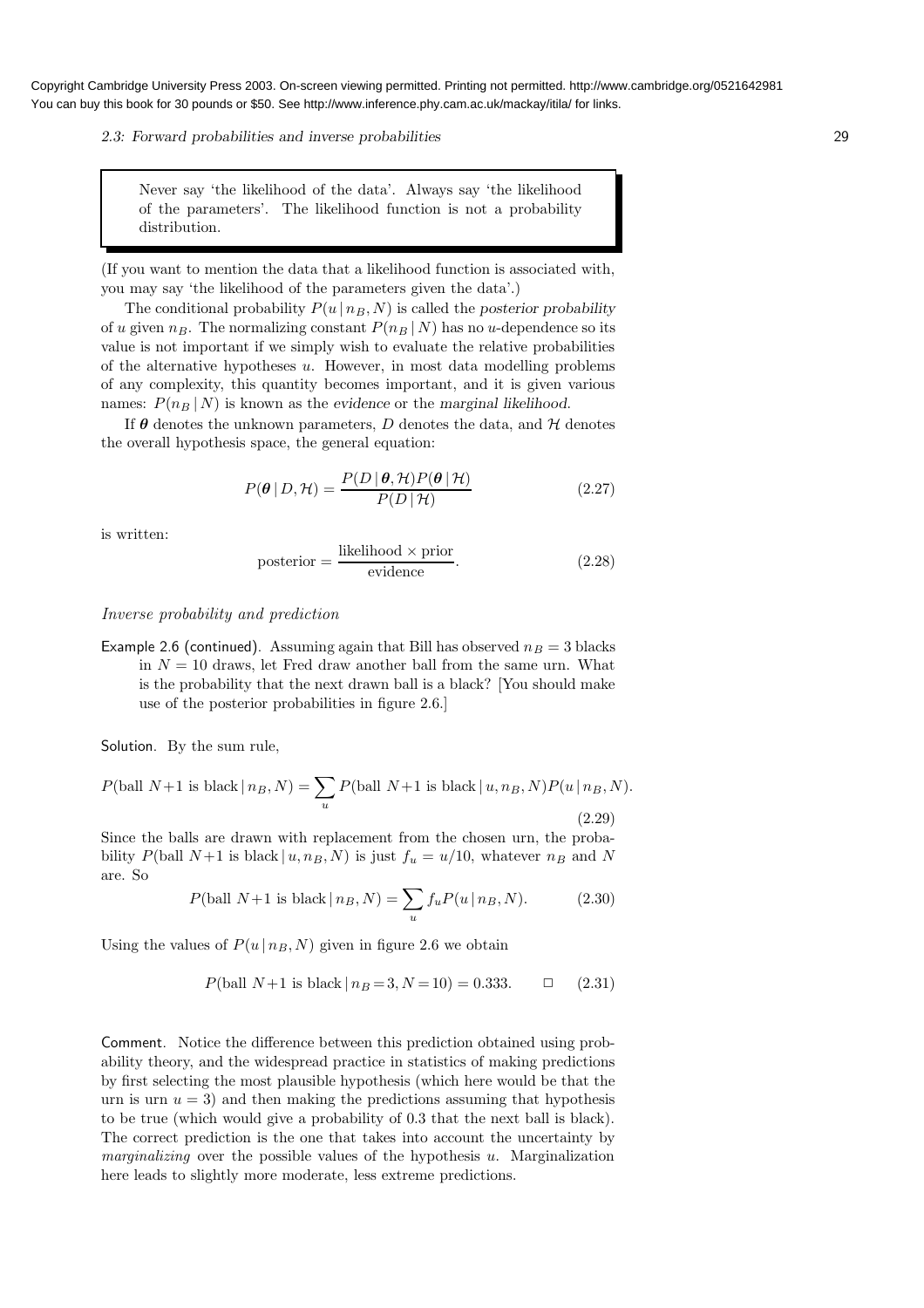30 2 — Probability, Entropy, and Inference

# Inference as inverse probability

Now consider the following exercise, which has the character of a simple scientific investigation.

Example 2.7. Bill tosses a bent coin  $N$  times, obtaining a sequence of heads and tails. We assume that the coin has a probability  $f_H$  of coming up heads; we do not know  $f_H$ . If  $n_H$  heads have occurred in N tosses, what is the probability distribution of  $f_H$ ? (For example, N might be 10, and  $n_H$  might be 3; or, after a lot more tossing, we might have  $N = 300$  and  $n_H = 29.$ ) What is the probability that the  $N+1$ th outcome will be a head, given  $n_H$  heads in N tosses?

Unlike example 2.6 (p.27), this problem has a subjective element. Given a restricted definition of probability that says 'probabilities are the frequencies of random variables', this example is different from the eleven-urns example. Whereas the urn u was a random variable, the bias  $f_H$  of the coin would not normally be called a random variable. It is just a fixed but unknown parameter that we are interested in. Yet don't the two examples 2.6 and 2.7 seem to have an essential similarity? [Especially when  $N = 10$  and  $n_H = 3!$ ]

To solve example 2.7, we have to make an assumption about what the bias of the coin  $f_H$  might be. This prior probability distribution over  $f_H$ ,  $P(f_H)$ , Here  $P(f)$  denotes a probability corresponds to the prior over  $u$  in the eleven-urns problem. In that example, the helpful problem definition specified  $P(u)$ . In real life, we have to make assumptions in order to assign priors; these assumptions will be subjective, and our answers will depend on them. Exactly the same can be said for the other probabilities in our generative model too. We are assuming, for example, that the balls are drawn from an urn independently; but could there not be correlations in the sequence because Fred's ball-drawing action is not perfectly random? Indeed there could be, so the likelihood function that we use depends on assumptions too. In real data modelling problems, priors are subjective and so are likelihoods.

We are now using  $P()$  to denote probability *densities* over continuous variables as well as probabilities over discrete variables and probabilities of logical propositions. The probability that a continuous variable  $v$  lies between values a and b (where  $b > a$ ) is defined to be  $\int_a^b dv P(v)$ .  $P(v)dv$  is dimensionless. The density  $P(v)$  is a dimensional quantity, having dimensions inverse to the dimensions of  $v$  – in contrast to discrete probabilities, which are dimensionless. Don't be surprised to see probability densities greater than 1. This is normal, and nothing is wrong, as long as  $\int_a^b dv P(v) < 1$  for any interval  $(a, b)$ .

Conditional and joint probability densities are defined in just the same way as conditional and joint probabilities.

- $\triangleright$  Exercise 2.8.<sup>[2]</sup> Assuming a uniform prior on  $f_H$ ,  $P(f_H) = 1$ , solve the problem posed in example 2.7 (p.30). Sketch the posterior distribution of  $f_H$  and compute the probability that the  $N+1$ th outcome will be a head, for
	- (a)  $N = 3$  and  $n_H = 0$ ;
	- (b)  $N = 3$  and  $n_H = 2$ ;
	- (c)  $N = 10$  and  $n_H = 3$ ;
	- (d)  $N = 300$  and  $n_H = 29$ .

You will find the beta integral useful:

$$
\int_0^1 dp_a p_a^{F_a} (1 - p_a)^{F_b} = \frac{\Gamma(F_a + 1)\Gamma(F_b + 1)}{\Gamma(F_a + F_b + 2)} = \frac{F_a! F_b!}{(F_a + F_b + 1)!}.
$$
 (2.32)

density, rather than a probability distribution.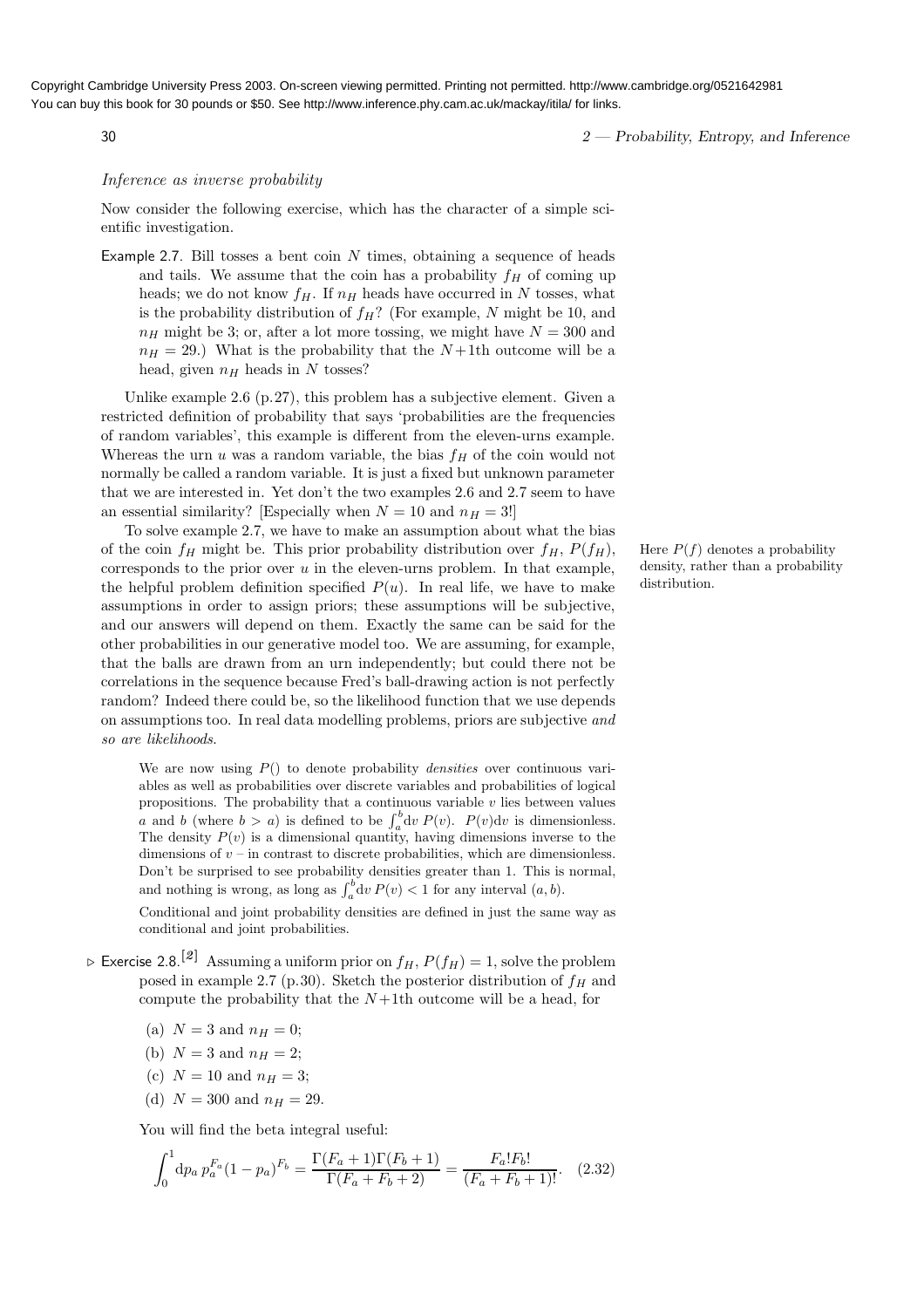2.3: Forward probabilities and inverse probabilities 31

You may also find it instructive to look back at example 2.6 (p.27) and equation (2.31).

People sometimes confuse assigning a prior distribution to an unknown parameter such as  $f_H$  with making an initial guess of the *value* of the parameter. But the prior over  $f_H$ ,  $P(f_H)$ , is not a simple statement like 'initially, I would guess  $f_H = \frac{1}{2}$ . The prior is a probability density over  $f_H$  which specifies the prior degree of belief that  $f_H$  lies in any interval  $(f, f + \delta f)$ . It may well be the case that our prior for  $f_H$  is symmetric about  $\frac{1}{2}$ , so that the mean of  $f_H$ under the prior is  $\frac{1}{2}$ . In this case, the predictive distribution for the first toss  $x_1$  would indeed be

$$
P(x_1 = head) = \int df_H P(f_H) P(x_1 = head | f_H) = \int df_H P(f_H) f_H = \frac{1}{2}.
$$
\n(2.33)

But the prediction for subsequent tosses will depend on the whole prior distribution, not just its mean.

#### Data compression and inverse probability

Consider the following task.

Example 2.9. Write a computer program capable of compressing binary files like this one:

0000000000000000000010010001000000100000010000000000000000000000000000000000001010000000000000110000 1000000000010000100000000010000000000000000000000100000000000000000100000000011000001000000011000100 0000000001001000000000010001000000000000000011000000000000000000000000000010000000000000000100000000

The string shown contains  $n_1 = 29$  1s and  $n_0 = 271$  0s.

Intuitively, compression works by taking advantage of the predictability of a file. In this case, the source of the file appears more likely to emit 0s than 1s. A data compression program that compresses this file must, implicitly or explicitly, be addressing the question 'What is the probability that the next character in this file is a 1?'

Do you think this problem is similar in character to example 2.7 (p.30)? I do. One of the themes of this book is that data compression and data modelling are one and the same, and that they should both be addressed, like the urn of example 2.6, using inverse probability. Example 2.9 is solved in Chapter 6.

### The likelihood principle

Please solve the following two exercises.

- Example 2.10. Urn A contains three balls: one black, and two white; urn B contains three balls: two black, and one white. One of the urns is selected at random and one ball is drawn. The ball is black. What is the probability that the selected urn is urn A?
- Example 2.11. Urn A contains five balls: one black, two white, one green and one pink; urn B contains five hundred balls: two hundred black, one hundred white, 50 yellow, 40 cyan, 30 sienna, 25 green, 25 silver, 20 gold, and 10 purple. [One fifth of A's balls are black; two-fifths of B's are black.] One of the urns is selected at random and one ball is drawn. The ball is black. What is the probability that the urn is urn A?



Figure 2.7. Urns for example 2.10.



Figure 2.8. Urns for example 2.11.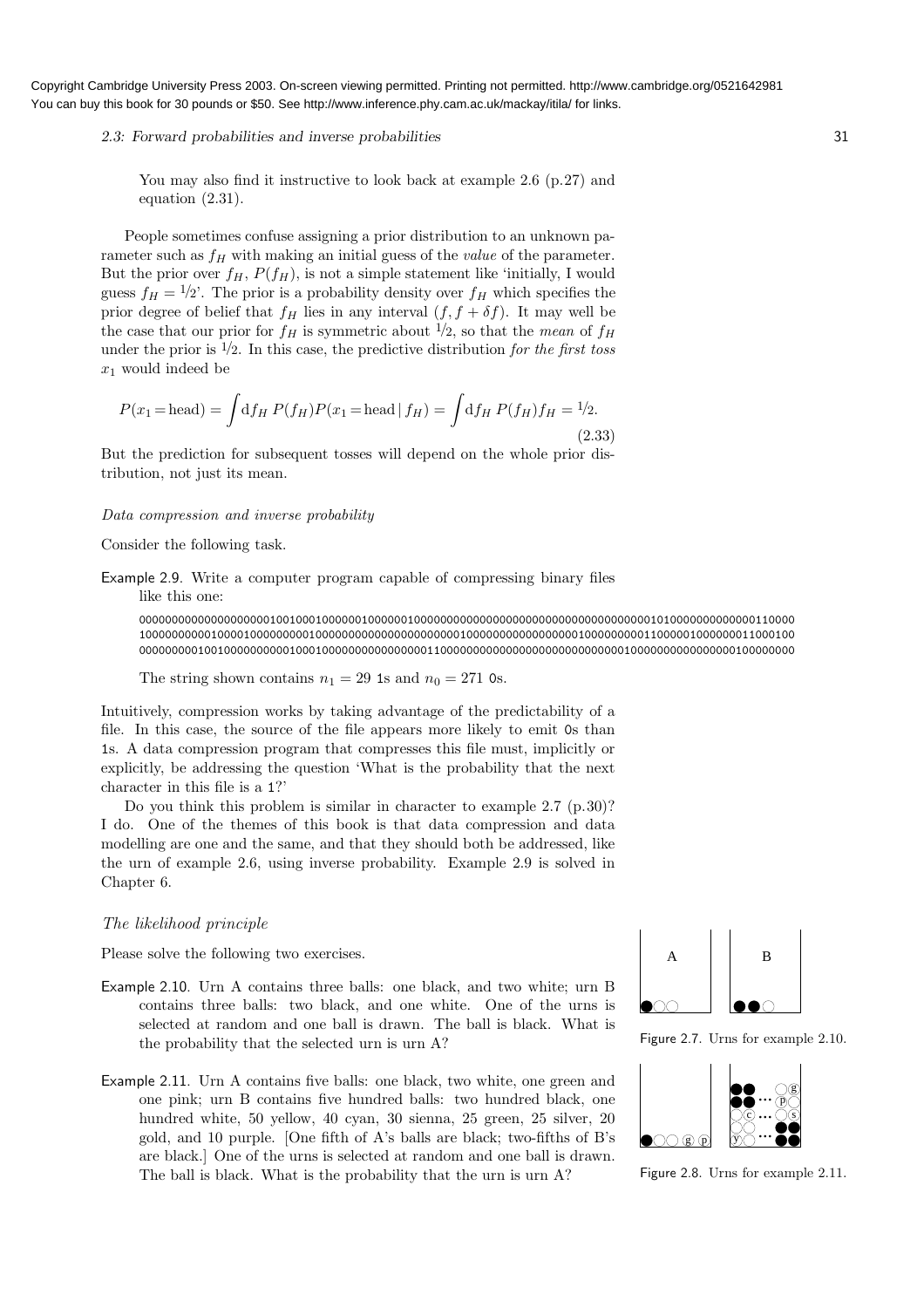32 2 Probability, Entropy, and Inference

What do you notice about your solutions? Does each answer depend on the detailed contents of each urn?

The details of the other possible outcomes and their probabilities are irrelevant. All that matters is the probability of the outcome that actually happened (here, that the ball drawn was black) given the different hypotheses. We need only to know the likelihood, i.e., how the probability of the data that happened varies with the hypothesis. This simple rule about inference is known as the likelihood principle.

The likelihood principle: given a generative model for data  $d$  given parameters  $\boldsymbol{\theta}$ ,  $P(d | \boldsymbol{\theta})$ , and having observed a particular outcome  $d_1$ , all inferences and predictions should depend only on the function  $P(d_1 | \boldsymbol{\theta}).$ 

In spite of the simplicity of this principle, many classical statistical methods violate it.

## ▶ 2.4 Definition of entropy and related functions

The Shannon information content of an outcome  $x$  is defined to be

$$
h(x) = \log_2 \frac{1}{P(x)}.\t(2.34)
$$

It is measured in bits. [The word 'bit' is also used to denote a variable whose value is 0 or 1; I hope context will always make clear which of the two meanings is intended.]

In the next few chapters, we will establish that the Shannon information content  $h(a_i)$  is indeed a natural measure of the information content of the event  $x = a_i$ . At that point, we will shorten the name of this quantity to 'the information content'.

The fourth column in table 2.9 shows the Shannon information content of the 27 possible outcomes when a random character is picked from an English document. The outcome  $x = z$  has a Shannon information content of 10.4 bits, and  $x = e$  has an information content of 3.5 bits.

The entropy of an ensemble  $X$  is defined to be the average Shannon information content of an outcome:

$$
H(X) \equiv \sum_{x \in \mathcal{A}_X} P(x) \log \frac{1}{P(x)},\tag{2.35}
$$

with the convention for  $P(x) = 0$  that  $0 \times \log 1/0 \equiv 0$ , since  $\lim_{\theta \to 0^+} \theta \log 1/\theta = 0.$ 

Like the information content, entropy is measured in bits.

When it is convenient, we may also write  $H(X)$  as  $H(\mathbf{p})$ , where **p** is the vector  $(p_1, p_2, \ldots, p_I)$ . Another name for the entropy of X is the uncertainty of X.

Example 2.12. The entropy of a randomly selected letter in an English document is about 4.11 bits, assuming its probability is as given in table 2.9. We obtain this number by averaging  $\log 1/p_i$  (shown in the fourth column) under the probability distribution  $p_i$  (shown in the third column).

| $\it i$                                      | $a_i$               | $p_i$ | $h(p_i)$ |  |
|----------------------------------------------|---------------------|-------|----------|--|
| $\overline{1}$                               | a                   | .0575 | 4.1      |  |
| $\overline{2}$                               | b                   | .0128 | 6.3      |  |
| 3                                            | C                   | .0263 | 5.2      |  |
| $\overline{4}$                               | d                   | .0285 | 5.1      |  |
| $\overline{5}$                               | e                   | .0913 | 3.5      |  |
| 6                                            | f                   | .0173 | 5.9      |  |
| $\overline{7}$                               | g                   | .0133 | 6.2      |  |
| 8                                            | h                   | .0313 | 5.0      |  |
| 9                                            | i                   | .0599 | 4.1      |  |
| 10                                           | j                   | .0006 | 10.7     |  |
| 11                                           | k                   | .0084 | 6.9      |  |
| 12                                           | ı                   | .0335 | 4.9      |  |
| 13                                           | m                   | .0235 | 5.4      |  |
| 14                                           | n                   | .0596 | 4.1      |  |
| 15                                           | $\circ$             | .0689 | 3.9      |  |
| 16                                           | p                   | .0192 | 5.7      |  |
| 17                                           | q                   | .0008 | 10.3     |  |
| 18                                           | r                   | .0508 | 4.3      |  |
| 19                                           | S                   | .0567 | 4.1      |  |
| 20                                           | $\ddot{\mathbf{t}}$ | .0706 | 3.8      |  |
| 21                                           | u                   | .0334 | 4.9      |  |
| 22                                           | v                   | .0069 | 7.2      |  |
| 23                                           | W                   | .0119 | 6.4      |  |
| 24                                           | X                   | .0073 | 7.1      |  |
| 25                                           | у                   | .0164 | 5.9      |  |
| 26                                           | z                   | .0007 | 10.4     |  |
| 27                                           |                     | .1928 | 2.4      |  |
| 1<br>4.1<br>$p_i \log_2$<br>$p_i$<br>$\it i$ |                     |       |          |  |

Table 2.9. Shannon information contents of the outcomes a–z.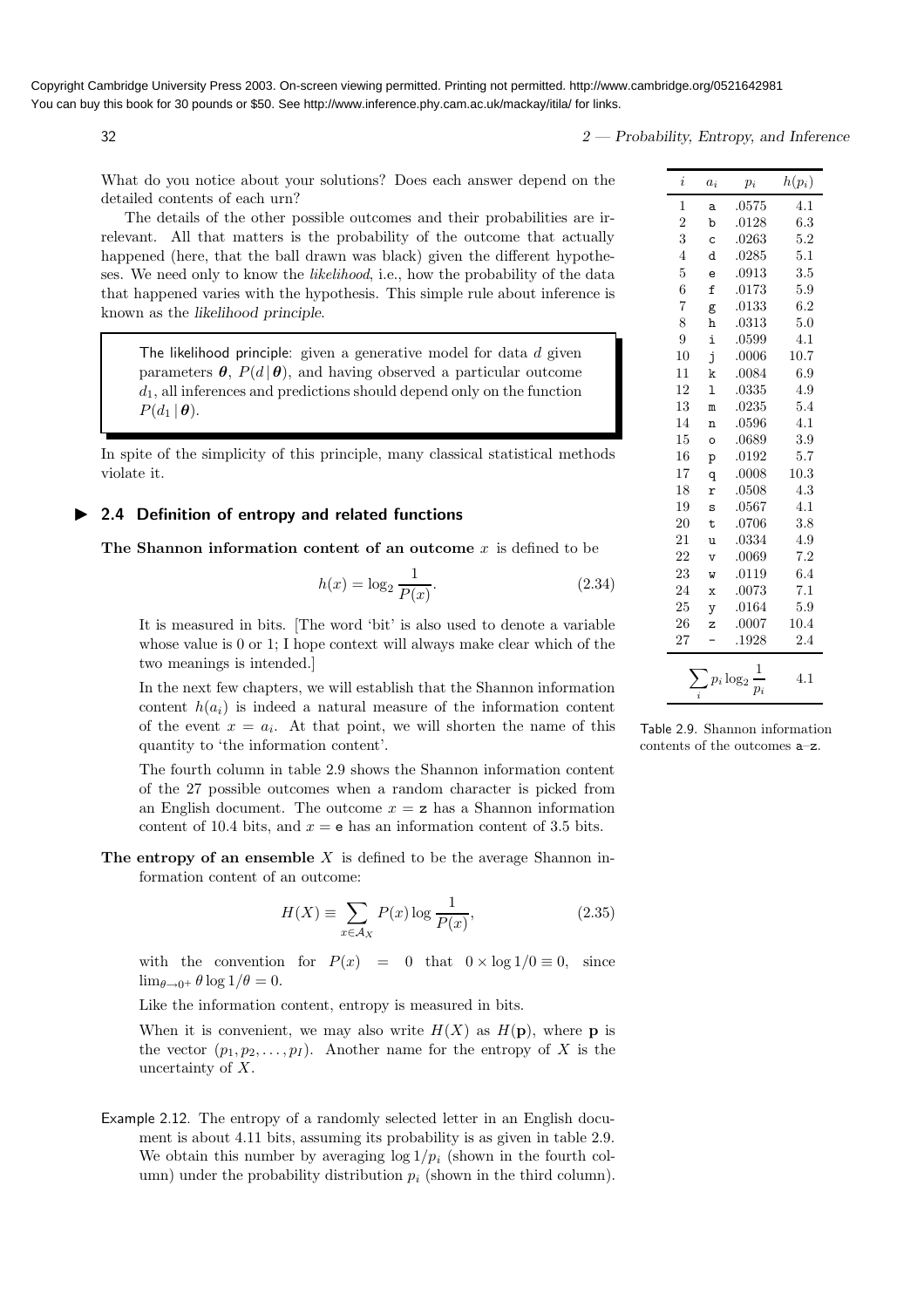2.5: Decomposability of the entropy 33

We now note some properties of the entropy function.

- $H(X) \geq 0$  with equality iff  $p_i = 1$  for one *i*. ['iff' means 'if and only if'.]
- Entropy is maximized if **p** is uniform:

$$
H(X) \le \log(|\mathcal{A}_X|) \quad \text{with equality iff } p_i = 1/|X| \text{ for all } i. \tag{2.36}
$$

Notation: the vertical bars '| · |' have two meanings. If  $\mathcal{A}_X$  is a set,  $|\mathcal{A}_X|$ denotes the number of elements in  $\mathcal{A}_X$ ; if x is a number, then |x| is the absolute value of x.

The redundancy measures the fractional difference between  $H(X)$  and its maximum possible value,  $log(|A_X|)$ .

The redundancy of  $X$  is:

$$
1 - \frac{H(X)}{\log |\mathcal{A}_X|}.\tag{2.37}
$$

We won't make use of 'redundancy' in this book, so I have not assigned a symbol to it.

The joint entropy of  $X, Y$  is:

$$
H(X,Y) = \sum_{xy \in \mathcal{A}_X \mathcal{A}_Y} P(x,y) \log \frac{1}{P(x,y)}.\tag{2.38}
$$

Entropy is additive for independent random variables:

$$
H(X,Y) = H(X) + H(Y) \text{ iff } P(x,y) = P(x)P(y). \tag{2.39}
$$

Our definitions for information content so far apply only to discrete probability distributions over finite sets  $\mathcal{A}_X$ . The definitions can be extended to infinite sets, though the entropy may then be infinite. The case of a probability density over a continuous set is addressed in section 11.3. Further important definitions and exercises to do with entropy will come along in section 8.1.

#### ▶ 2.5 Decomposability of the entropy

The entropy function satisfies a recursive property that can be very useful when computing entropies. For convenience, we'll stretch our notation so that we can write  $H(X)$  as  $H(\mathbf{p})$ , where **p** is the probability vector associated with the ensemble X.

Let's illustrate the property by an example first. Imagine that a random variable  $x \in \{0, 1, 2\}$  is created by first flipping a fair coin to determine whether  $x = 0$ ; then, if x is not 0, flipping a fair coin a second time to determine whether  $x$  is 1 or 2. The probability distribution of  $x$  is

$$
P(x=0) = \frac{1}{2}; \ P(x=1) = \frac{1}{4}; \ P(x=2) = \frac{1}{4}.
$$
 (2.40)

What is the entropy of  $X$ ? We can either compute it by brute force:

$$
H(X) = \frac{1}{2}\log 2 + \frac{1}{4}\log 4 + \frac{1}{4}\log 4 = 1.5;
$$
 (2.41)

or we can use the following decomposition, in which the value of  $x$  is revealed gradually. Imagine first learning whether  $x=0$ , and then, if x is not 0, learning which non-zero value is the case. The revelation of whether  $x=0$  or not entails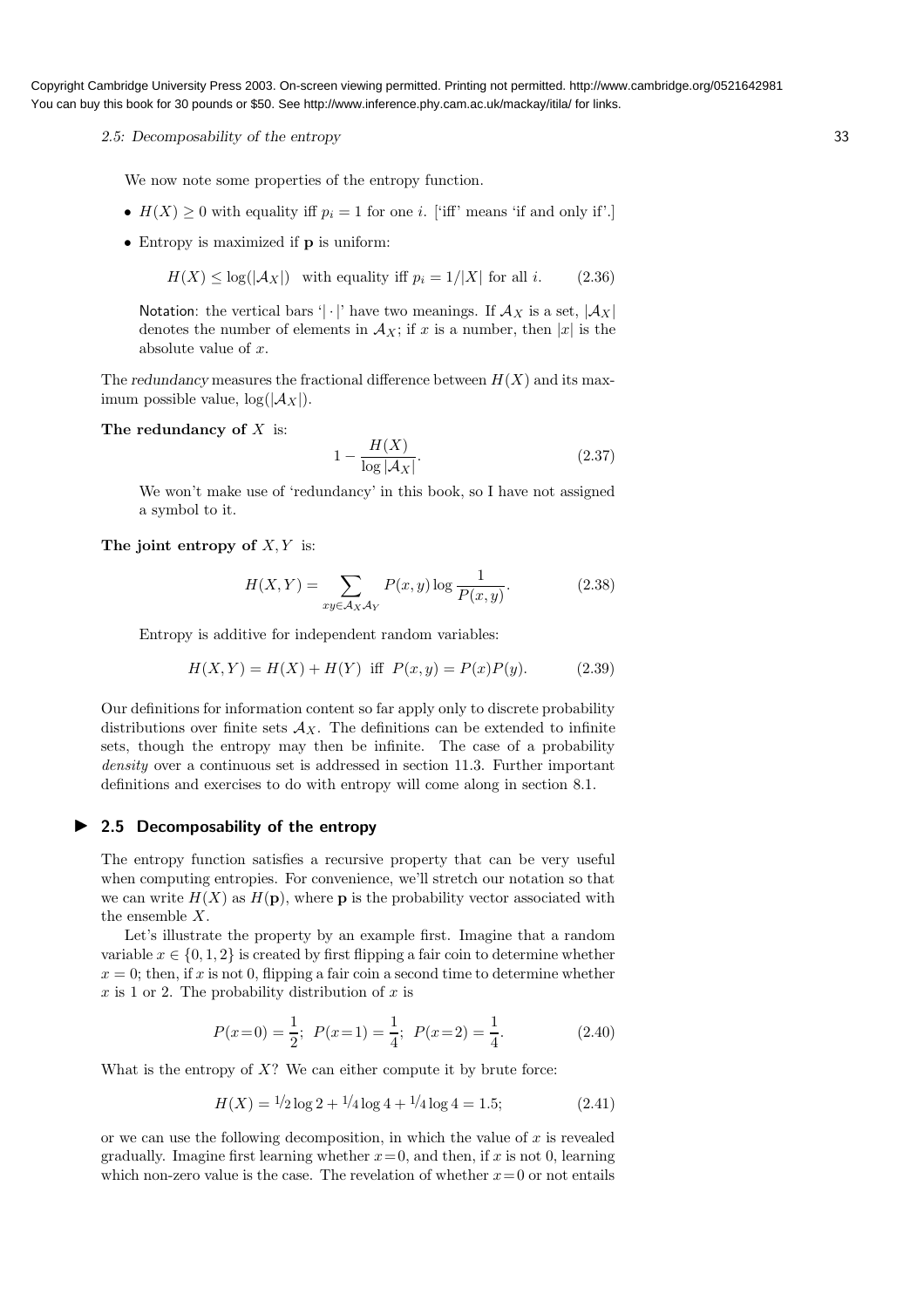34 2 — Probability, Entropy, and Inference

revealing a binary variable whose probability distribution is  $\{1/2, 1/2\}$ . This revelation has an entropy  $H(1/2, 1/2) = \frac{1}{2} \log 2 + \frac{1}{2} \log 2 = 1$  bit. If x is not 0, we learn the value of the second coin flip. This too is a binary variable whose probability distribution is  $\{1/2, 1/2\}$ , and whose entropy is 1 bit. We only get to experience the second revelation half the time, however, so the entropy can be written:

$$
H(X) = H(1/2, 1/2) + 1/2 H(1/2, 1/2).
$$
 (2.42)

Generalizing, the observation we are making about the entropy of any probability distribution  $\mathbf{p} = \{p_1, p_2, \ldots, p_I\}$  is that

$$
H(\mathbf{p}) = H(p_1, 1-p_1) + (1-p_1)H\left(\frac{p_2}{1-p_1}, \frac{p_3}{1-p_1}, \dots, \frac{p_I}{1-p_1}\right). \tag{2.43}
$$

When it's written as a formula, this property looks regrettably ugly; nevertheless it is a simple property and one that you should make use of.

Generalizing further, the entropy has the property for any  $m$  that

$$
H(\mathbf{p}) = H [(p_1 + p_2 + \dots + p_m), (p_{m+1} + p_{m+2} + \dots + p_I)]
$$
  
+ 
$$
(p_1 + \dots + p_m)H\left(\frac{p_1}{(p_1 + \dots + p_m)}, \dots, \frac{p_m}{(p_1 + \dots + p_m)}\right)
$$
  
+ 
$$
(p_{m+1} + \dots + p_I)H\left(\frac{p_{m+1}}{(p_{m+1} + \dots + p_I)}, \dots, \frac{p_I}{(p_{m+1} + \dots + p_I)}\right).
$$
  
(2.44)

Example 2.13. A source produces a character x from the alphabet  $A =$  $\{0, 1, \ldots, 9, a, b, \ldots, z\};$  with probability  $\frac{1}{3}$ , x is a numeral  $(0, \ldots, 9);$ with probability  $\frac{1}{3}$ , x is a vowel (a, e, i, o, u); and with probability  $\frac{1}{3}$ it's one of the 21 consonants. All numerals are equiprobable, and the same goes for vowels and consonants. Estimate the entropy of X.

Solution.  $\log 3 + \frac{1}{3} (\log 10 + \log 5 + \log 21) = \log 3 + \frac{1}{3} \log 1050 \simeq \log 30$  bits.  $\Box$ 

# ▶ 2.6 Gibbs' inequality

The relative entropy or Kullback–Leibler divergence between two the same as in heist. probability distributions  $P(x)$  and  $Q(x)$  that are defined over the same alphabet  $\mathcal{A}_X$  is

$$
D_{\text{KL}}(P||Q) = \sum_{x} P(x) \log \frac{P(x)}{Q(x)}.\tag{2.45}
$$

The relative entropy satisfies Gibbs' inequality

$$
D_{\text{KL}}(P||Q) \ge 0\tag{2.46}
$$

with equality only if  $P = Q$ . Note that in general the relative entropy is not symmetric under interchange of the distributions  $P$  and  $Q$ : in general  $D_{\text{KL}}(P||Q) \neq D_{\text{KL}}(Q||P)$ , so  $D_{\text{KL}}$ , although it is sometimes called the 'KL distance', is not strictly a distance. The relative entropy is important in pattern recognition and neural networks, as well as in information theory.

Gibbs' inequality is probably the most important inequality in this book. It, and many other inequalities, can be proved using the concept of convexity.

The 'ei' in Leibler is pronounced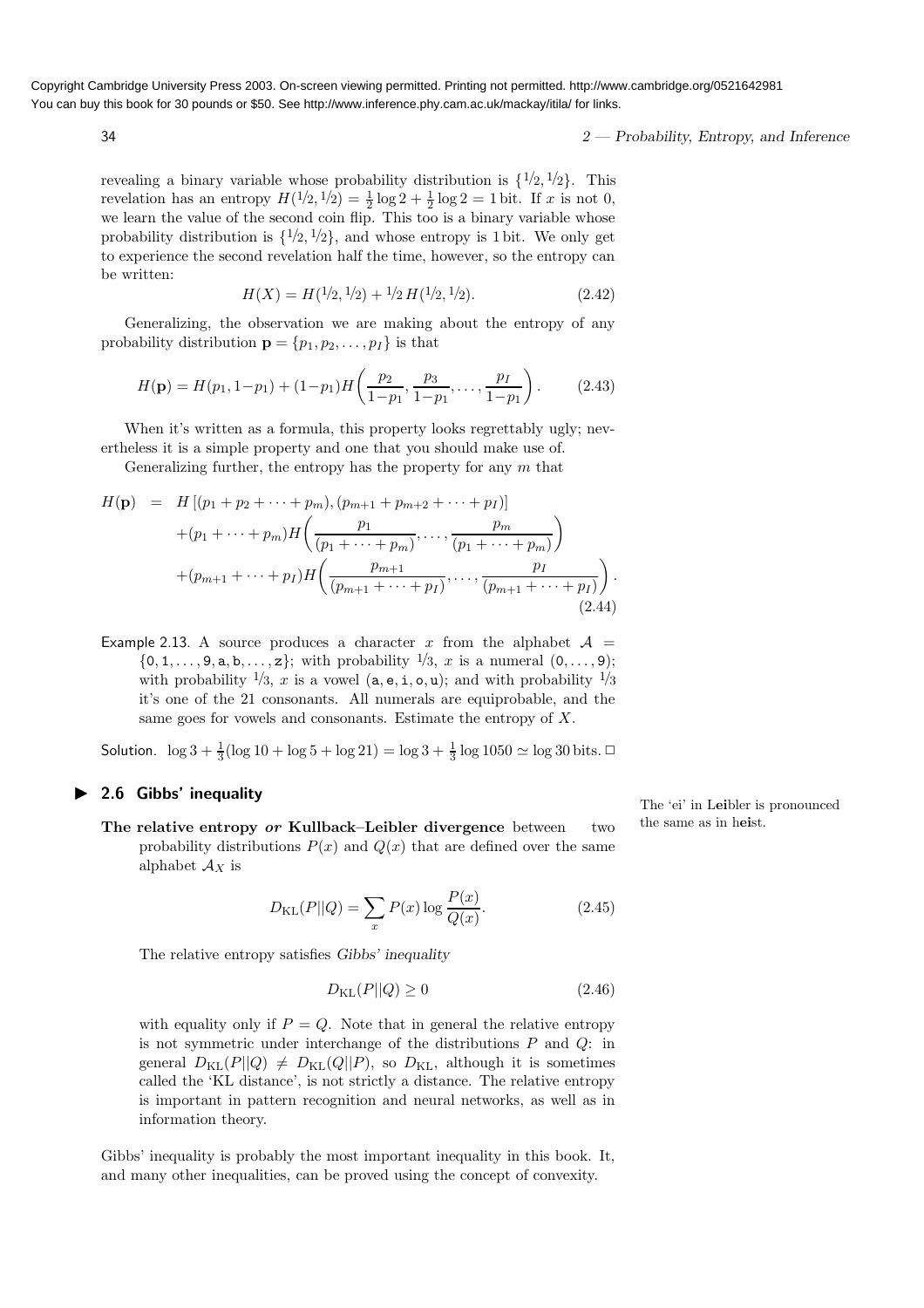2.7: Jensen's inequality for convex functions 35

 2.7 Jensen's inequality for convex functions

The words 'convex  $\sim$ ' and 'concave  $\sim$ ' may be pronounced 'convex-smile' and 'concave-frown'. This terminology has useful redundancy: while one may forget which way up 'convex' and 'concave' are, it is harder to confuse a smile with a frown.

**Convex**  $\smile$  **functions**. A function  $f(x)$  is convex  $\smile$  over  $(a, b)$  if every chord of the function lies above the function, as shown in figure 2.10; that is, for all  $x_1, x_2 \in (a, b)$  and  $0 \leq \lambda \leq 1$ ,

$$
f(\lambda x_1 + (1 - \lambda)x_2) \leq \lambda f(x_1) + (1 - \lambda)f(x_2). \tag{2.47}
$$

A function f is strictly convex  $\smile$  if, for all  $x_1, x_2 \in (a, b)$ , the equality holds only for  $\lambda = 0$  and  $\lambda = 1$ .

Similar definitions apply to concave  $\frown$  and strictly concave  $\frown$  functions.

Some strictly convex  $\smile$  functions are

- $x^2$ ,  $e^x$  and  $e^{-x}$  for all x;
- $\log(1/x)$  and  $x \log x$  for  $x > 0$ .



Figure 2.11. Convex  $\smile$  functions.

**Jensen's inequality**. If f is a convex  $\smile$  function and x is a random variable then:

$$
\mathcal{E}[f(x)] \ge f(\mathcal{E}[x]),\tag{2.48}
$$

where  $\mathcal E$  denotes expectation. If f is strictly convex  $\smile$  and  $\mathcal E$  [f(x)] =  $f(\mathcal{E}[x])$ , then the random variable x is a constant.

Jensen's inequality can also be rewritten for a concave  $\frown$  function, with the direction of the inequality reversed.

A physical version of Jensen's inequality runs as follows.

If a collection of masses  $p_i$  are placed on a convex  $\smile$  curve  $f(x)$ at locations  $(x_i, f(x_i))$ , then the centre of gravity of those masses, which is at  $(\mathcal{E}[x], \mathcal{E}[f(x)])$ , lies above the curve.

If this fails to convince you, then feel free to do the following exercise.

Exercise 2.14.<sup>[2, p.41]</sup> Prove Jensen's inequality.

Example 2.15. Three squares have average area  $\bar{A} = 100 \,\text{m}^2$ . The average of the lengths of their sides is  $\bar{l} = 10$  m. What can be said about the size of the largest of the three squares? [Use Jensen's inequality.]

Solution. Let x be the length of the side of a square, and let the probability of x be  $\frac{1}{3}$ ,  $\frac{1}{3}$ ,  $\frac{1}{3}$  over the three lengths  $l_1, l_2, l_3$ . Then the information that we have is that  $\mathcal{E}[x] = 10$  and  $\mathcal{E}[f(x)] = 100$ , where  $f(x) = x^2$  is the function mapping lengths to areas. This is a strictly convex  $\sim$  function. We notice that the equality  $\mathcal{E}[f(x)] = f(\mathcal{E}[x])$  holds, therefore x is a constant, and the three lengths must all be equal. The area of the largest square is  $100 \,\mathrm{m}^2$ .  $\Box$ 





Figure 2.10. Definition of

convexity.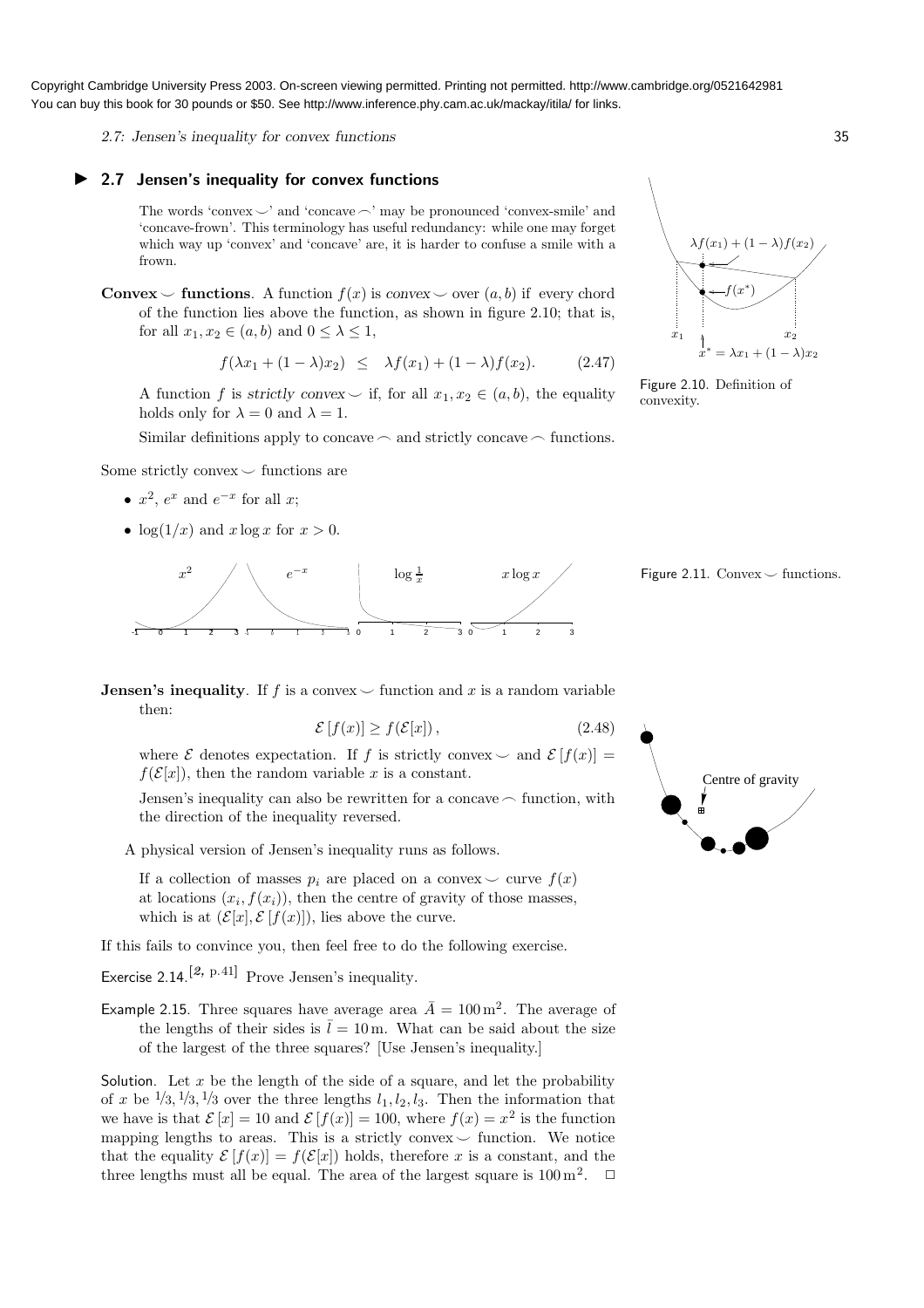36 2 — Probability, Entropy, and Inference

Convexity and concavity also relate to maximization

If  $f(\mathbf{x})$  is concave  $\frown$  and there exists a point at which

$$
\frac{\partial f}{\partial x_k} = 0 \text{ for all } k,
$$
\n(2.49)

then  $f(\mathbf{x})$  has its maximum value at that point.

The converse does not hold: if a concave  $\frown f(\mathbf{x})$  is maximized at some x it is not necessarily true that the gradient  $\nabla f(\mathbf{x})$  is equal to zero there. For example,  $f(x) = -|x|$  is maximized at  $x = 0$  where its derivative is undefined; and  $f(p) = \log(p)$ , for a probability  $p \in (0, 1)$ , is maximized on the boundary of the range, at  $p = 1$ , where the gradient  $df(p)/dp = 1$ .

### ▶ 2.8 Exercises

Sums of random variables

- Exercise 2.16.<sup>[3, p.41]</sup> (a) Two ordinary dice with faces labelled  $1,\ldots,6$  are thrown. What is the probability distribution of the sum of the values? What is the probability distribution of the absolute difference between the values?
	- (b) One hundred ordinary dice are thrown. What, roughly, is the probability distribution of the sum of the values? Sketch the probability distribution and estimate its mean and standard deviation.
	- (c) How can two cubical dice be labelled using the numbers  $\{0, 1, 2, 3, 4, 5, 6\}$  so that when the two dice are thrown the sum has a uniform probability distribution over the integers  $1-12$ ?
	- (d) Is there any way that one hundred dice could be labelled with integers such that the probability distribution of the sum is uniform?

#### Inference problems

Exercise 2.17.<sup>[2, p.41]</sup> If  $q = 1 - p$  and  $a = \ln p/q$ , show that  $p = \frac{1}{1+1}$  $1 + \exp(-a)$  $(2.50)$ 

Sketch this function and find its relationship to the hyperbolic tangent function 
$$
\tanh(u) = \frac{e^u - e^{-u}}{e^u + e^{-u}}
$$
.

It will be useful to be fluent in base-2 logarithms also. If  $b = \log_2 p/q$ , what is  $b$  as a function of  $p$ ?

 $\triangleright$  Exercise 2.18.<sup>[2, p.42]</sup> Let x and y be correlated random variables with x a binary variable taking values in  $A_X = \{0, 1\}$ . Use Bayes' theorem to show that the log posterior probability ratio for  $x$  given  $y$  is

$$
\log \frac{P(x=1|y)}{P(x=0|y)} = \log \frac{P(y|x=1)}{P(y|x=0)} + \log \frac{P(x=1)}{P(x=0)}.
$$
 (2.51)

 $\triangleright$  Exercise 2.19.<sup>[2, p.42]</sup> Let x,  $d_1$  and  $d_2$  be random variables such that  $d_1$  and  $d_2$  are conditionally independent given a binary variable x. Use Bayes' theorem to show that the posterior probability ratio for x given  $\{d_i\}$  is

$$
\frac{P(x=1 | \{d_i\})}{P(x=0 | \{d_i\})} = \frac{P(d_1 | x=1)}{P(d_1 | x=0)} \frac{P(d_2 | x=1)}{P(d_2 | x=0)} \frac{P(x=1)}{P(x=0)}.\tag{2.52}
$$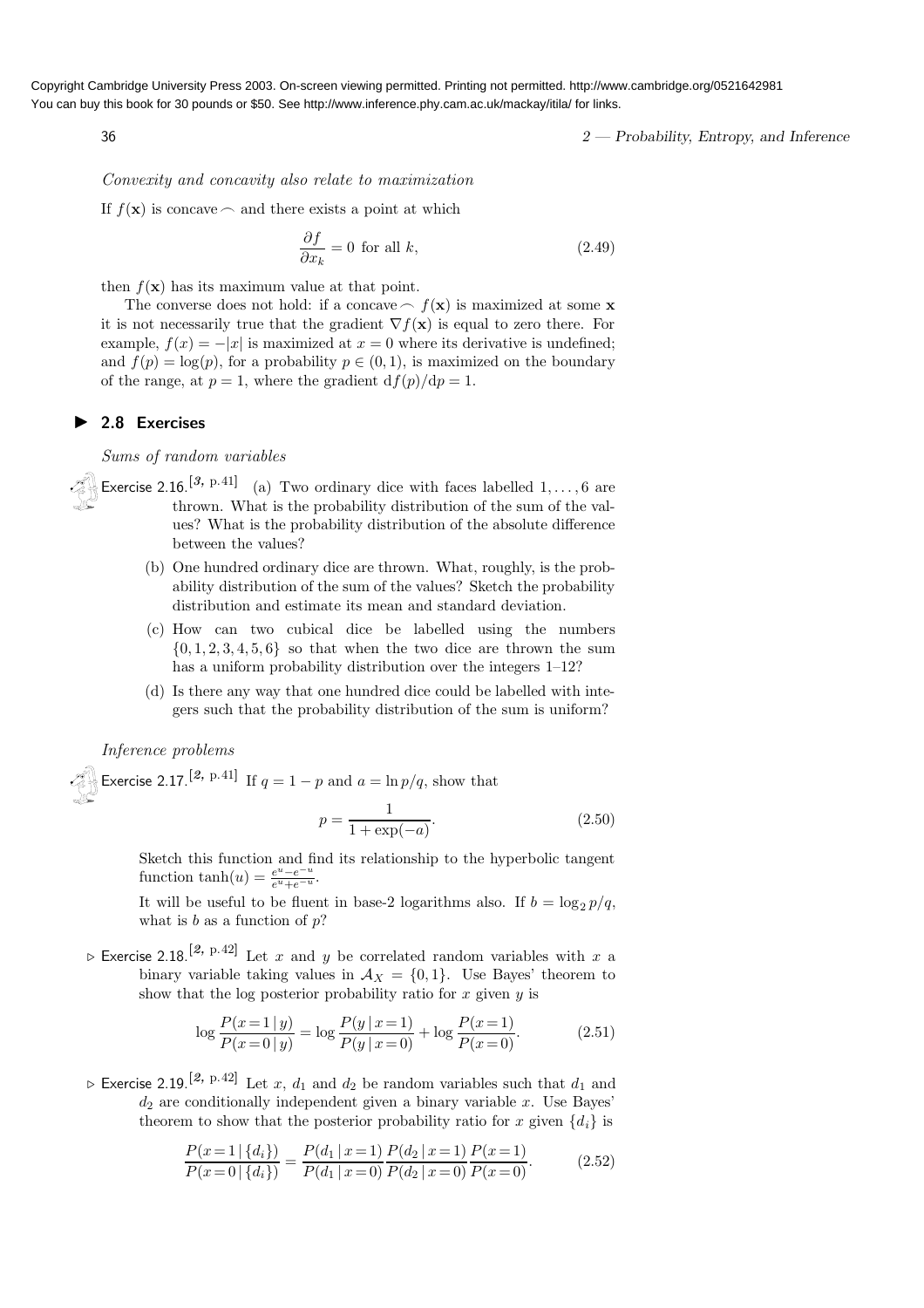2.8: Exercises 37

# Life in high-dimensional spaces

Probability distributions and volumes have some unexpected properties in high-dimensional spaces.

Exercise 2.20.<sup>[2, p.42]</sup> Consider a sphere of radius r in an N-dimensional real space. Show that the fraction of the volume of the sphere that is in the surface shell lying at values of the radius between  $r - \epsilon$  and r, where  $0 < \epsilon < r$ , is:

$$
f = 1 - \left(1 - \frac{\epsilon}{r}\right)^N.
$$
\n(2.53)

Evaluate f for the cases  $N = 2$ ,  $N = 10$  and  $N = 1000$ , with (a)  $\epsilon/r = 0.01$ ; (b)  $\epsilon/r = 0.5$ .

Implication: points that are uniformly distributed in a sphere in  $N$  dimensions, where  $N$  is large, are very likely to be in a thin shell near the surface.

#### Expectations and entropies

You are probably familiar with the idea of computing the expectation of a function of  $x$ ,

$$
\mathcal{E}[f(x)] = \langle f(x) \rangle = \sum_{x} P(x)f(x). \tag{2.54}
$$

Maybe you are not so comfortable with computing this expectation in cases where the function  $f(x)$  depends on the probability  $P(x)$ . The next few examples address this concern.

Exercise 2.21.<sup>[1, p.43]</sup> Let  $p_a = 0.1$ ,  $p_b = 0.2$ , and  $p_c = 0.7$ . Let  $f(a) = 10$ ,  $f(b)=5$ , and  $f(c)=10/7$ . What is  $\mathcal{E}[f(x)]$ ? What is  $\mathcal{E}[1/P(x)]$ ?

Exercise 2.22.<sup>[2, p.43]</sup> For an arbitrary ensemble, what is  $\mathcal{E}[1/P(x)]$ ?

- Exercise 2.23.<sup>[1, p.43]</sup> Let  $p_a = 0.1$ ,  $p_b = 0.2$ , and  $p_c = 0.7$ . Let  $g(a) = 0$ ,  $g(b) = 1$ , and  $g(c) = 0$ . What is  $\mathcal{E}[g(x)]$ ?
- $\triangleright$  Exercise 2.24.<sup>[1, p.43]</sup> Let  $p_a = 0.1, p_b = 0.2,$  and  $p_c = 0.7$ . What is the probability that  $P(x) \in [0.15, 0.5]$ ? What is

$$
P\left(\left|\log\frac{P(x)}{0.2}\right| > 0.05\right)?
$$

Exercise 2.25.<sup>[3, p.43]</sup> Prove the assertion that  $H(X) \leq \log(|X|)$  with equality iff  $p_i = 1/|X|$  for all i. (|X| denotes the number of elements in the set  $\mathcal{A}_X$ .) [Hint: use Jensen's inequality (2.48); if your first attempt to use Jensen does not succeed, remember that Jensen involves both a random variable and a function, and you have quite a lot of freedom in choosing these; think about whether your chosen function  $f$  should be convex or concave.]

- $\triangleright$  Exercise 2.26.<sup>[3, p.44]</sup> Prove that the relative entropy (equation (2.45)) satisfies  $D_{\text{KL}}(P||Q) \geq 0$  (Gibbs' inequality) with equality only if  $P = Q$ .
- $\triangleright$  Exercise 2.27.<sup>[2]</sup> Prove that the entropy is indeed decomposable as described in equations (2.43–2.44).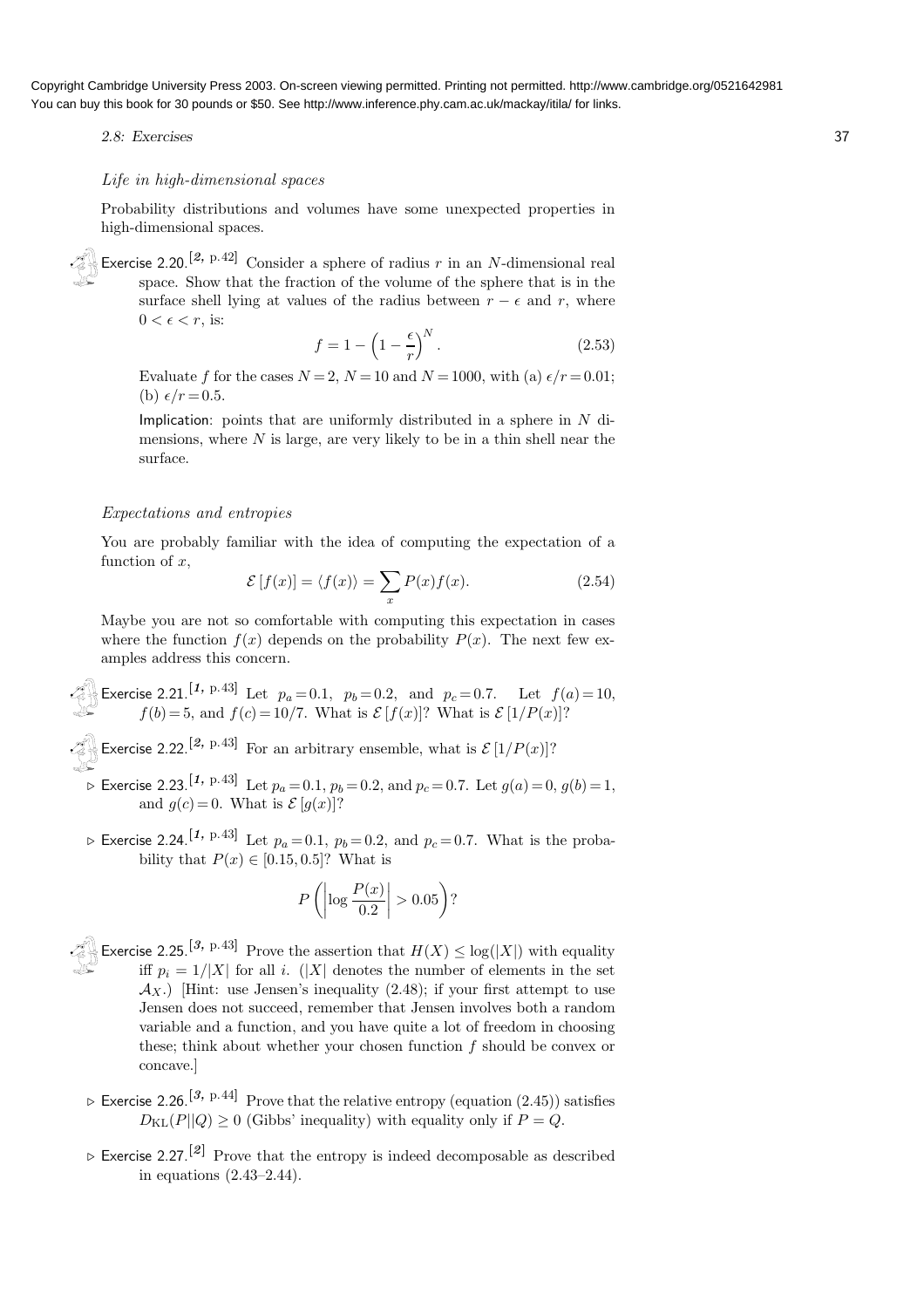38 2 — Probability, Entropy, and Inference

- ⊳ Exercise 2.28.<sup>[2, p.45]</sup> A random variable  $x \in \{0, 1, 2, 3\}$  is selected by flipping a bent coin with bias f to determine whether the outcome is in  $\{0, 1\}$  or  $\{2,3\}$ ; then either flipping a second bent coin with bias g or a third bent coin with bias h respectively. Write down the probability distribution of x. Use the decomposability of the entropy  $(2.44)$  to find the entropy of X. [Notice how compact an expression is obtained if you make use of the binary entropy function  $H_2(x)$ , compared with writing out the four-term entropy explicitly.] Find the derivative of  $H(X)$  with respect to f. [Hint:  $dH_2(x)/dx = \log((1-x)/x)$ .]
- $\triangleright$  Exercise 2.29.<sup>[2, p.45]</sup> An unbiased coin is flipped until one head is thrown. What is the entropy of the random variable  $x \in \{1, 2, 3, \ldots\}$ , the number of flips? Repeat the calculation for the case of a biased coin with probability f of coming up heads. [Hint: solve the problem both directly and by using the decomposability of the entropy (2.43).]

# ▶ 2.9 Further exercises

# Forward probability

- $\triangleright$  Exercise 2.30.<sup>[1]</sup> An urn contains w white balls and b black balls. Two balls are drawn, one after the other, without replacement. Prove that the probability that the first ball is white is equal to the probability that the second is white.
- $\triangleright$  Exercise 2.31.<sup>[2]</sup> A circular coin of diameter a is thrown onto a square grid whose squares are  $b \times b$ .  $(a < b)$  What is the probability that the coin will lie entirely within one square? [Ans:  $(1 - a/b)^2$ ]
- $\triangleright$  Exercise 2.32.<sup>[3]</sup> Buffon's needle. A needle of length a is thrown onto a plane covered with equally spaced parallel lines with separation b. What is the probability that the needle will cross a line? [Ans, if  $a < b$ :  $\frac{2a}{\pi b}$ ] [Generalization – Buffon's noodle: on average, a random curve of length A is expected to intersect the lines  $2A/\pi b$  times.]
	- Exercise 2.33.<sup>[2]</sup> Two points are selected at random on a straight line segment of length 1. What is the probability that a triangle can be constructed out of the three resulting segments?
	- Exercise 2.34.<sup>[2, p.45]</sup> An unbiased coin is flipped until one head is thrown. What is the expected number of tails and the expected number of heads?

Fred, who doesn't know that the coin is unbiased, estimates the bias using  $\hat{f} \equiv h/(h + t)$ , where h and t are the numbers of heads and tails tossed. Compute and sketch the probability distribution of  $\hat{f}$ .

NB, this is a forward probability problem, a sampling theory problem, not an inference problem. Don't use Bayes' theorem.

Exercise 2.35.[2, p.45] Fred rolls an unbiased six-sided die once per second, noting the occasions when the outcome is a six.

- (a) What is the mean number of rolls from one six to the next six?
- (b) Between two rolls, the clock strikes one. What is the mean number of rolls until the next six?

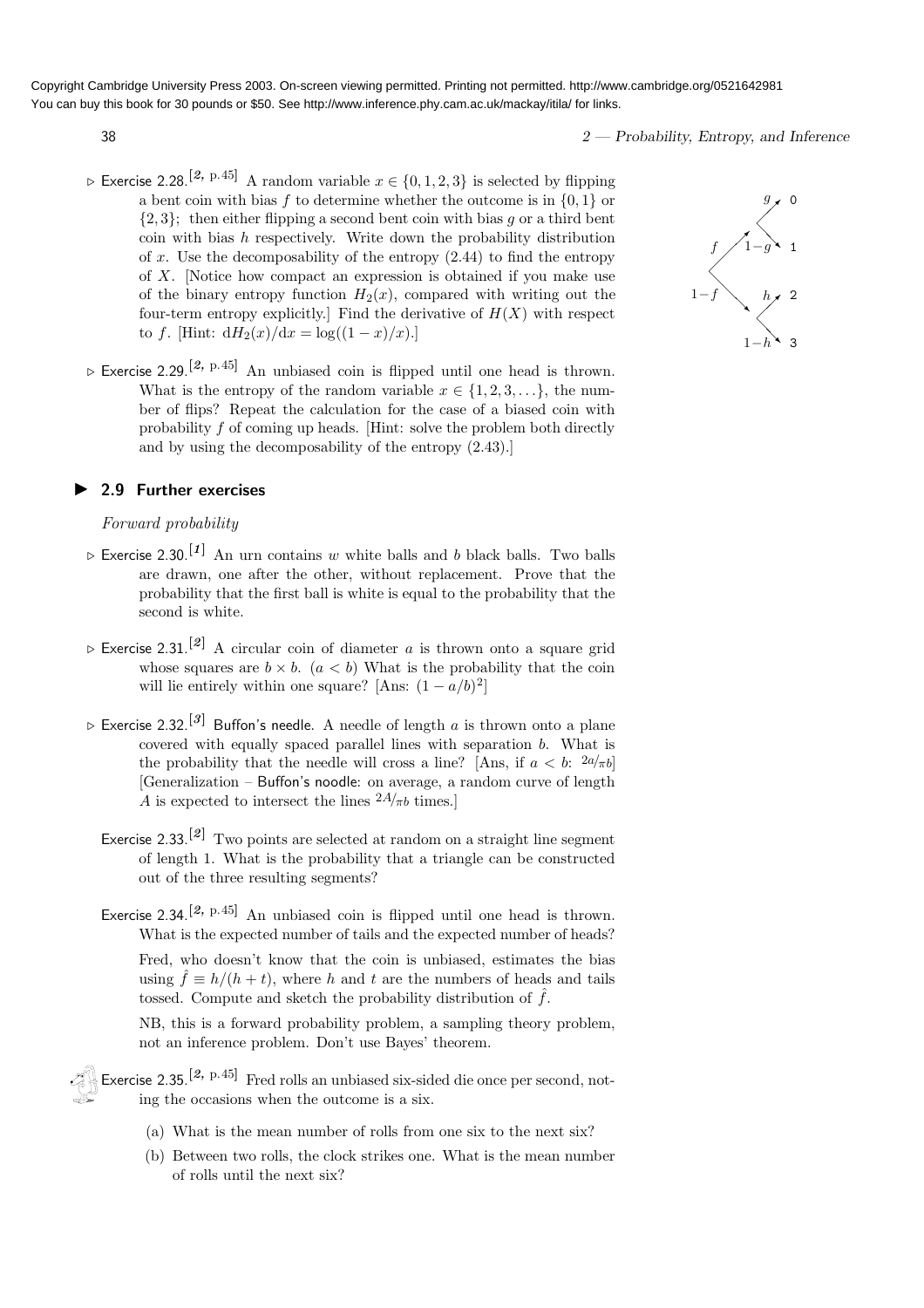2.9: Further exercises 39

- (c) Now think back before the clock struck. What is the mean number of rolls, going back in time, until the most recent six?
- (d) What is the mean number of rolls from the six before the clock struck to the next six?
- (e) Is your answer to (d) different from your answer to (a)? Explain.

Another version of this exercise refers to Fred waiting for a bus at a bus-stop in Poissonville where buses arrive independently at random (a Poisson process), with, on average, one bus every six minutes. What is the average wait for a bus, after Fred arrives at the stop? [6 minutes.] So what is the time between the two buses, the one that Fred just missed, and the one that he catches? [12 minutes.] Explain the apparent paradox. Note the contrast with the situation in Clockville, where the buses are spaced exactly 6 minutes apart. There, as you can confirm, the mean wait at a bus-stop is 3 minutes, and the time between the missed bus and the next one is 6 minutes.

## Conditional probability

 $\triangleright$  Exercise 2.36.<sup>[2]</sup> You meet Fred. Fred tells you he has two brothers, Alf and Bob.

What is the probability that Fred is older than Bob?

Fred tells you that he is older than Alf. Now, what is the probability that Fred is older than Bob? (That is, what is the conditional probability that  $F > B$  given that  $F > A$ ?)

 $\triangleright$  Exercise 2.37.<sup>[2]</sup> The inhabitants of an island tell the truth one third of the time. They lie with probability 2/3.

> On an occasion, after one of them made a statement, you ask another 'was that statement true?' and he says 'yes'.

What is the probability that the statement was indeed true?

- $\triangleright$  Exercise 2.38.<sup>[2, p.46]</sup> Compare two ways of computing the probability of error of the repetition code  $R_3$ , assuming a binary symmetric channel (you did this once for exercise 1.2  $(p.7)$  and confirm that they give the same answer.
	- Binomial distribution method. Add the probability of all three bits' being flipped to the probability of exactly two bits' being flipped.
	- Sum rule method. Using the sum rule, compute the marginal probability that **r** takes on each of the eight possible values,  $P(\mathbf{r})$ .  $[P(\mathbf{r}) = \sum_{s} P(s)P(\mathbf{r} | s).]$  Then compute the posterior probability of s for each of the eight values of r. [In fact, by symmetry, only two example cases  $\mathbf{r} = (000)$  and  $\mathbf{r} = (001)$  need be considered.] Notice that some of the inferred bits are better determined Equation (1.18) gives the than others. From the posterior probability  $P(s|\mathbf{r})$  you can read out the case-by-case error probability, the probability that the more probable hypothesis is not correct,  $P(\text{error} | \mathbf{r})$ . Find the average error probability using the sum rule,

$$
P(\text{error}) = \sum_{\mathbf{r}} P(\mathbf{r}) P(\text{error} \mid \mathbf{r}). \tag{2.55}
$$

posterior probability of the input s, given the received vector r.